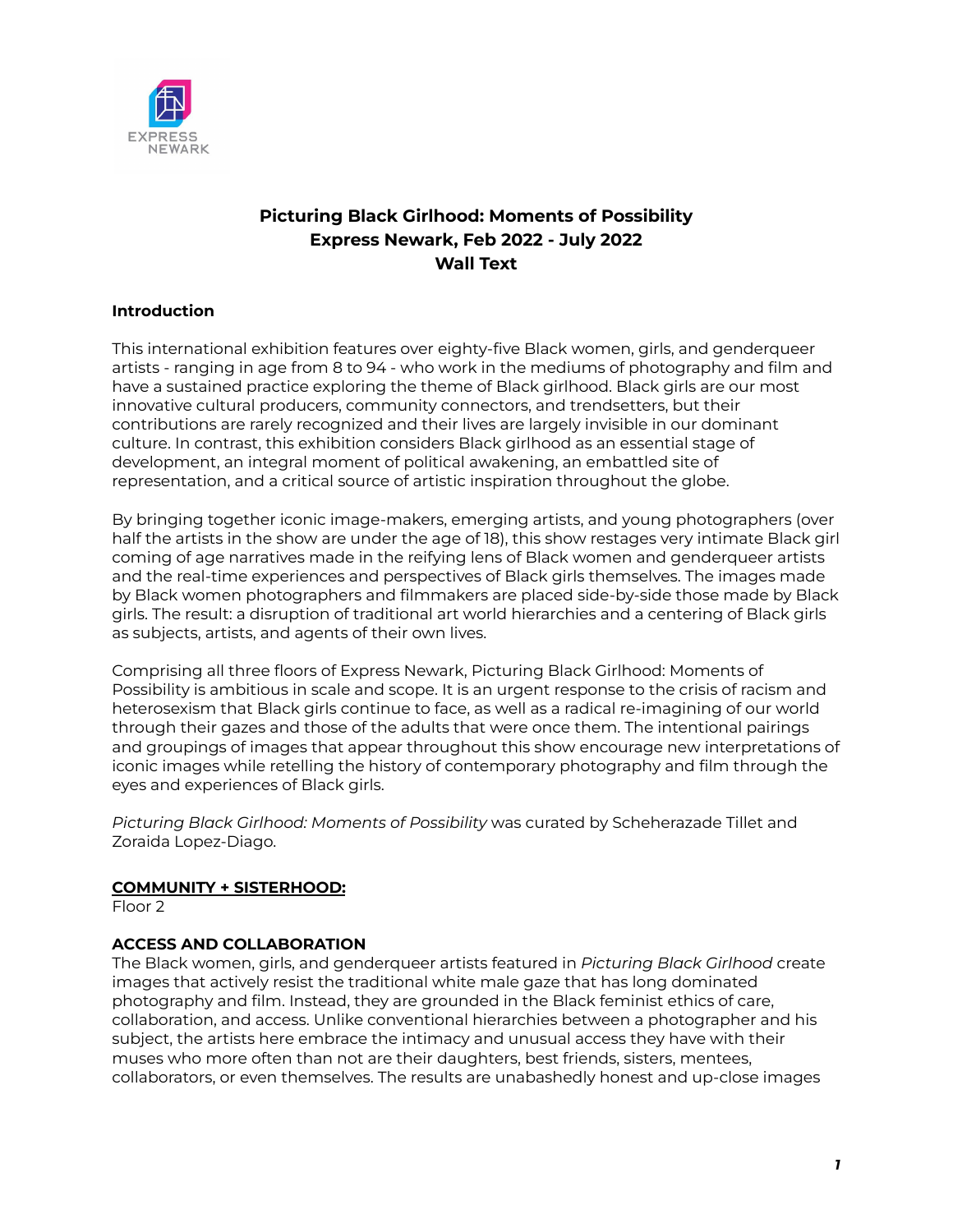that enable the viewer to bear witness to the complex rituals and relationships that constitute Black girlhood.

*(Images from Left to Right)*

Shanice Williams (b. 2007) *Me, Myself, and I, Granville, Jamaica*, 2017 Digital C-Print Mounted on Sintra Courtesy of the Artist, A Long Walk Home, and the Granville Reading and Art Programme.

Stevia Ndoe (b. 2002) *Hair Fairy*, 2020 Digital C-Print Mounted on Sintra Courtesy of the Artist.

Nydia Blas (b. 1981) *Gold Fabric from the series "The Girls Who Spun Gold"*, 2016 Archival Inkjet Print Courtesy of the Artist and the Collection of Scheherazade Tillet.

Nona Faustine (b. 1977) *Blue Queen*, 2016 Digital C-Print Mounted on Sintra Courtesy of the Artist.

Stevia Ndoe (b. 2002) *Sister, Sister*, 2018 Digital C-Print Mounted on Sintra Courtesy of the Artist.

Danielle Nolen (b. 2000) *I love you over...and over*, 2021 Digital C-Print Mounted on Sintra Courtesy of the Artist and A Long Walk Home.

### **A Long Walk Home**

Founded in 2003, A Long Walk Home is a national organization that empowers young people to use art to end violence against girls and women. Collaboration is at the heart of its practice and pedagogy, in which Black girls are encouraged to be photographers who see themselves and each other as their muses. Co-founder Scheherazade Tillet also sees many of these same girls as inspiration for her own work. Noticing the obvious absence of Black girls in white photographer Russell Lee's 1941 popular "Negro Boys on Easter Morning," Tillet's "Black Girls, Good Friday Morning, Westside Chicago" reimagines that iconic image by collaborating with girls from A Long Walk Home as a way of celebrating their leadership in their community and their city.

A Long Walk Home's curriculum focuses on self-portraits for the girls to understand who they are as leaders and connect their individual stories to larger social issues. In "What?," Shukurah Floyd consciously experiments with lighting to draw attention to the ways in which dark skin girls are often misrepresented in photography, including school pictures. By taking this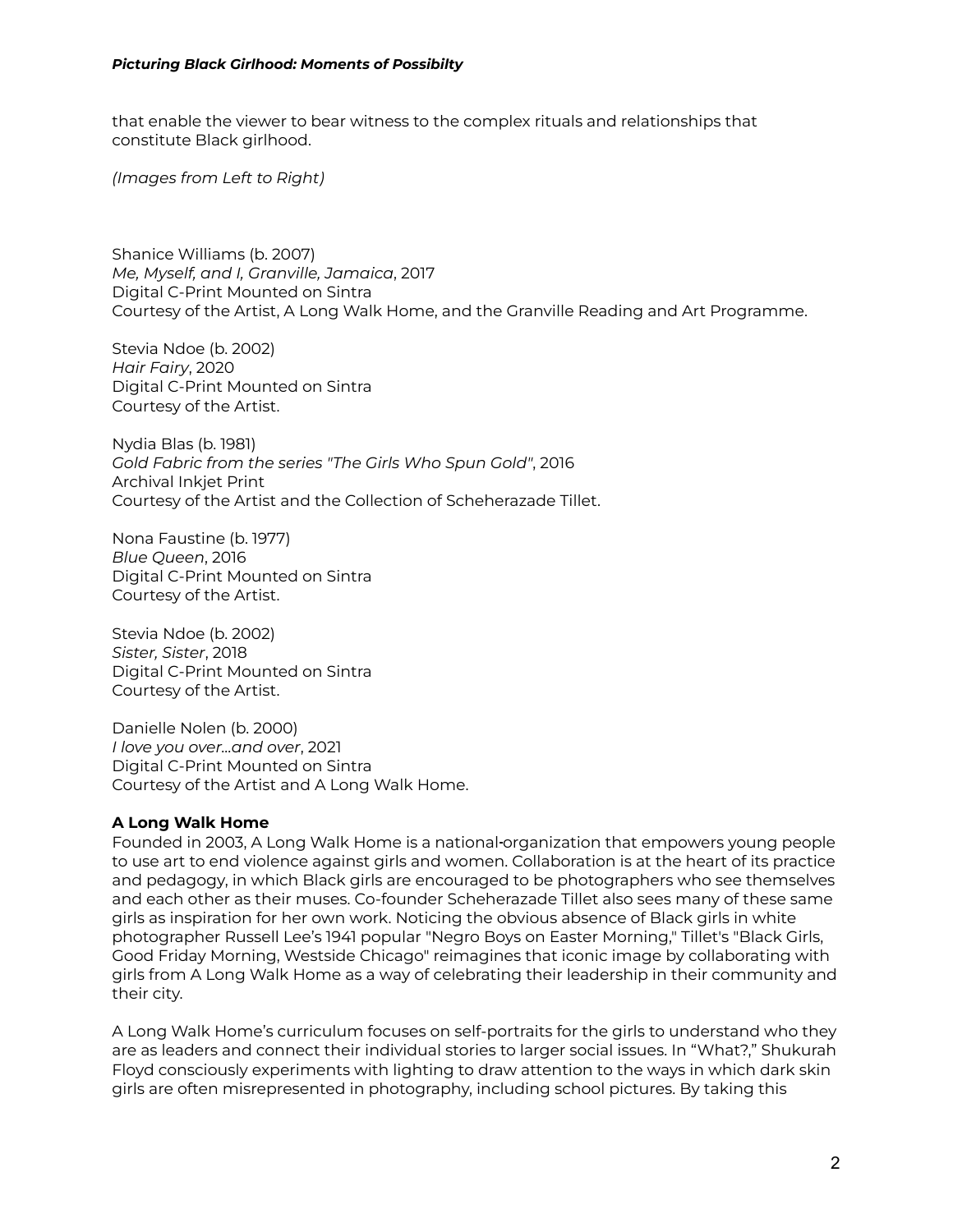image, Floyd wants to counter photography's long-held bias toward light skin tones and show the comfort she has in her own body with correct definition and light.

Scheherazade Tillet (b. 1978) *Black Girls, Good Friday Morning, Westside Chicago, Illinois*, 2016 Archival Inkjet Print Courtesy of the Artist.

Shukurah Floyd (b. 2006) *What?*, 2019 Digital C-Print Mounted on Sintra Courtesy of the Artist and A Long Walk Home.

Lydia Corbey (b. 2002) *Together, Inspired by the Work of LaToya Ruby Frazier,* 2019 Digital C-Print Mounted on Sintra Courtesy of the Artist and A Long Walk Home.

### **The Pandemic**

During this unprecedented crisis of the COVID-19 pandemic, art organizations such as the Bronx Documentary Center and The Art Effect centered the voices of the Black girls who were enrolled in their classes, thereby giving them the opportunity to express themselves and address their stress, anxiety, and isolation through photography. In these safe virtual spaces, the photography students were encouraged to document their daily rituals, their personal histories, and the intimate spaces they call home.

Savanah Juste (b. 2008) *Pandemic Scrapbook*, 2020 Digital C-Print Mounted on Sintra Courtesy of Bronx Documentary Center.

Scan to listen to Savannah Juste interview her mom during the [quarantine.](https://soundcloud.com/bronx-documentary-center/savannah-juste-quarantine-interview-with-mom?utm_campaign=social_sharing&utm_source=mobi&utm_terms=pfy_plays_part_2.pfy-plays) **ORCODE** 

Savanah Juste (b. 2008) *Pandemic Scrapbook*, 2020 Digital C-Print Mounted on Sintra Courtesy of Bronx Documentary Center.

Olivia Barker-Duncan (b. 2004) Shadows, 2021 Digital C-Print Mounted on Sintra Courtesy of the Artist and the Art Effect.

#### **Community**

Faren Humes (b. 1989) Liberty, 2019. Film, 17 minutes Courtesy of the Artist.

Deborah Jack (b. 1970) "Untitled" from series "History on our skin...", 2015 Archival C-Print on Fine Art Baryta Paper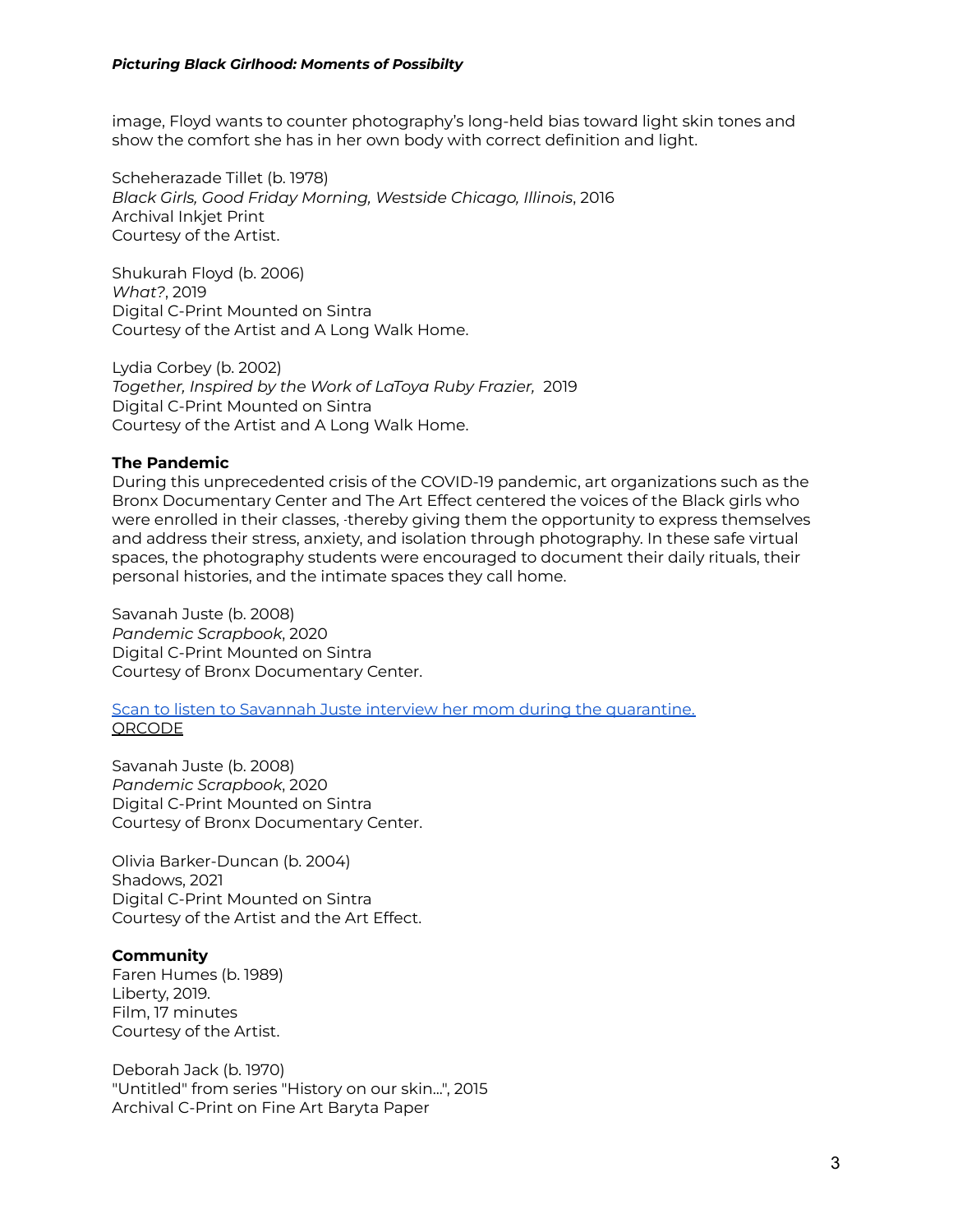Courtesy of the Artist.

Brianna Sanders (b. 2004) *The Oldest Car on My Block, Inspired by the work of LaToya Ruby Fraizer,* 2019 Digital C-Print Mounted on Sintra Courtesy of the Artist and A Long Walk Home.

Yvonne Michelle Shirley (b. 1982) *Miasia: The Nature of Experience*, 2017 Video, 30 minutes Courtesy of the Artist.

Quianna Brown (b. 2002), Tanazia Brown (b. 2006), Berlinda Fleurimond (b. 2006), Zarria Miller (b. 2004), DeViniece Scott (b. 2006), Lillianna Shea-Johnson (b. 2004) *Space that Binds Us,* 2019 Video, 2 minutes and 38 seconds Courtesy of the Artists and Perfect Ten.

## **CreativeSoul Photography**

For over a decade, Kahran Bethencourt, photographer and co-founder of CreativeSoul has been capturing dynamic portraits of Black children that celebrate the beauty of their natural hair. In CreativeSoul's Atlanta-based studio, Kahran has collaborated with hundreds of Black families for their private collections as well as for campaigns for children's fashion and hair care brands. Her goal is to celebrate the elegance and regalness of Black children, particularly Black girls. Often blending West African, Afrofuturist, and Victorian aesthetics, these breathtaking visual narratives remind the children whom she photographs that they are both larger than life, and beautiful as they are.

Kahran Bethencourt (b. 1980) *Sophisticated Soul,* 2017. UV Inkjet Print on Vinyl Courtesy of Kahran & Regis Bethencourt, CreativeSoul Photography.

*Heirs*, 2021 Digital C-Print Mounted on Sintra Courtesy of Kahran & Regis Bethencourt, CreativeSoul Photography.

*Glory*, 2019 Digital C-Print Mounted on Sintra Courtesy of Kahran & Regis Bethencourt, CreativeSoul Photography.

Modupeola Fadugba (b. 1985) *Dear Young Artist*, 2021

Choreography by Kim Turner, Kamaria Carrington, and Kristina Hotaling-Paz; performed by the Newburgh Performing Arts Academy Senior Ensemble (Isobel Aviles Deliz, Leilani Bacchas, Edith Florencio, Nia Gilchrest-Spence, Leah Hall-Collins, Chantal Martinez, Daniela Moreno, Ariya Nelson, Kiera O'Shea, Adrianna Ochang, Natalie Robles) in an empty swimming pool; Newburgh, NY

Documentation video of live performance, 7 minutes and 30 seconds Courtesy of the Artist and STRONGROOM, INC.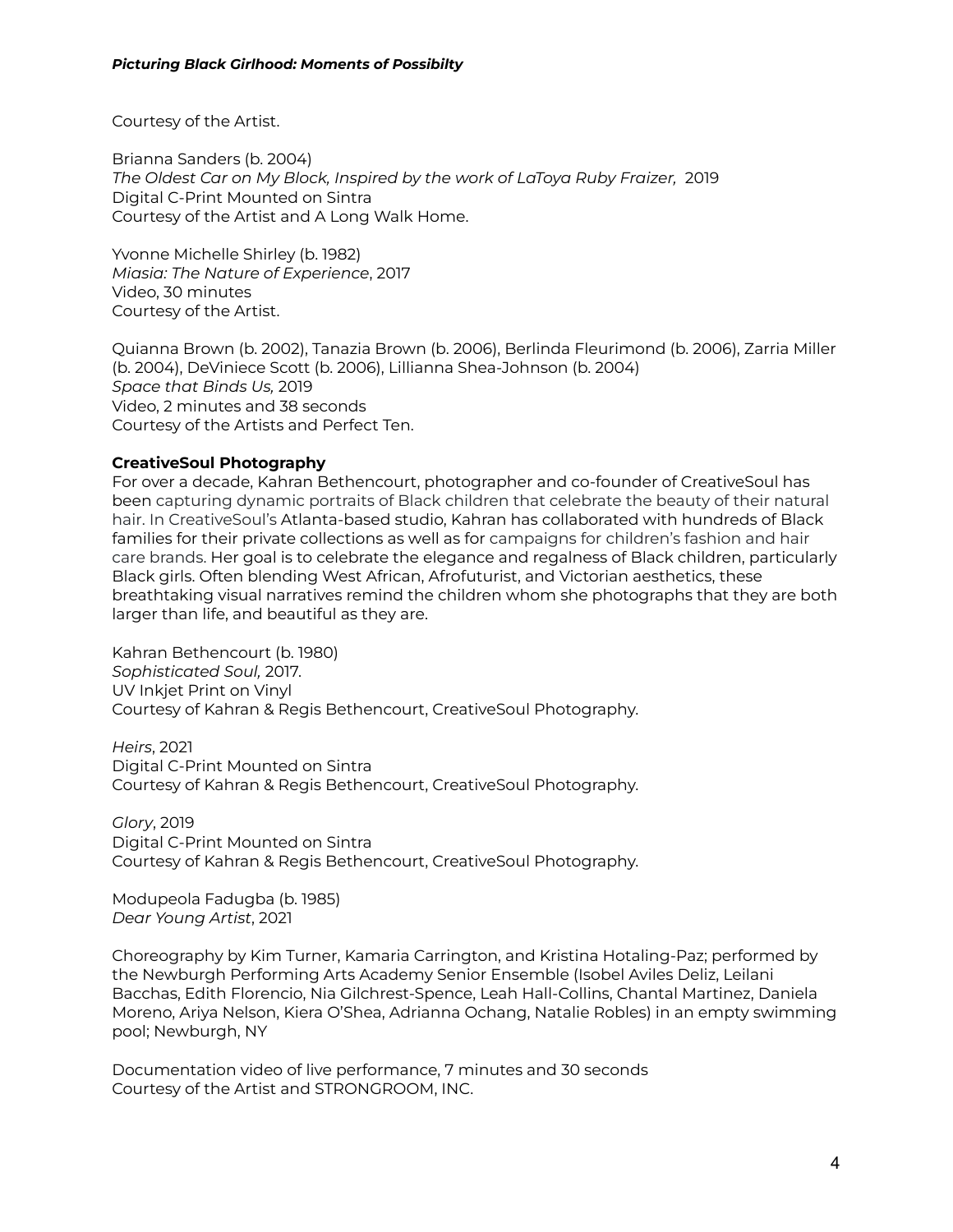#### **Jeanne-Moutoussamy-Ashe**

During the late 1970s and early 1980s, photographer Jeanne Moutoussamy-Ashe traveled to Daufuskie Island, South Carolina, a small sea island known for its Gullah history. The "Gullah" people were originally the descendants of enslaved Africans who worked on the rice, indigo, and Sea Island cotton plantations of the lower Atlantic coast. After emancipation and the Civil War, these communities were able to live in relative isolation on Daufuskie Island and retain many of their ancestral West African customs. Given the close-knit nature of this community, Moutoussamy-Ashe understood the importance of building relationships with the people she photographed, an intimacy that she thoughtfully captured here while documenting a pair of young girl cousins. The smiles and carefree gestures of the girls in the image demonstrates the sense of ease developed between the sitters and Moutoussamy-Ashe, and renders the momentary trust that they cultivated as timeless.

Jeanne Moutoussamy-Ashe (b. 1951) *Cousins, Daufuskie Island, SC*, 1979 Dye Sublimation Print of Poly Satin Fabric Courtesy of the Artist.

#### **THE BALL**

Starting in 2005 with Sylvia's Place, New York City's only emergency shelter for homeless LGBTQ+ youth, Samantha Box has spent almost two decades photographing LGTBQ+ youth of color there and bearing witness to their resilience, creativity, and community networks. As opposed to focusing on the trauma and despair of these homeless and gender-expansive youth, Box explores young Black girls coming of age within their chosen families and in the legendary Kiki scene, a lavish ball culture for mainly Black and Latinx LGBTQ youth that is rooted in love, acceptance, support, and ecstatic joy.

Samantha Box (b. 1977) *Performance, The HMI Awards Ball,* 2014 UV Inkjet Print on Vinyl Courtesy of the Artist.

## **HEAVENLY PLANE**

From black and white to color, abstract to portraiture, each photograph on the staircase connects Black girlhood to the beauty of the natural world. Individually, they conjure up the cultural and geographical diversity of the African diaspora; together, they reveal fantasy, ephemerality, and ethereality as dominant themes in contemporary Black photography. As much as these images invoke a romantic past, they also mark an ascension into the world to come.

*(Images from Top to Bottom)*

Azariah Baker (b. 2005) *Reincarnate*, 2021 Digital C-Print Mounted on Sintra Courtesy of the Artist and A Long Walk Home.

Deborah Jack (b. 1970) *Looking Out From series "What is the value of water if it doesn't quench our thirst for...",* 2016 Digital C-Print Mounted on Sintra Courtesy of the Artist.

Zoraida Lopez-Diago (b. 1981)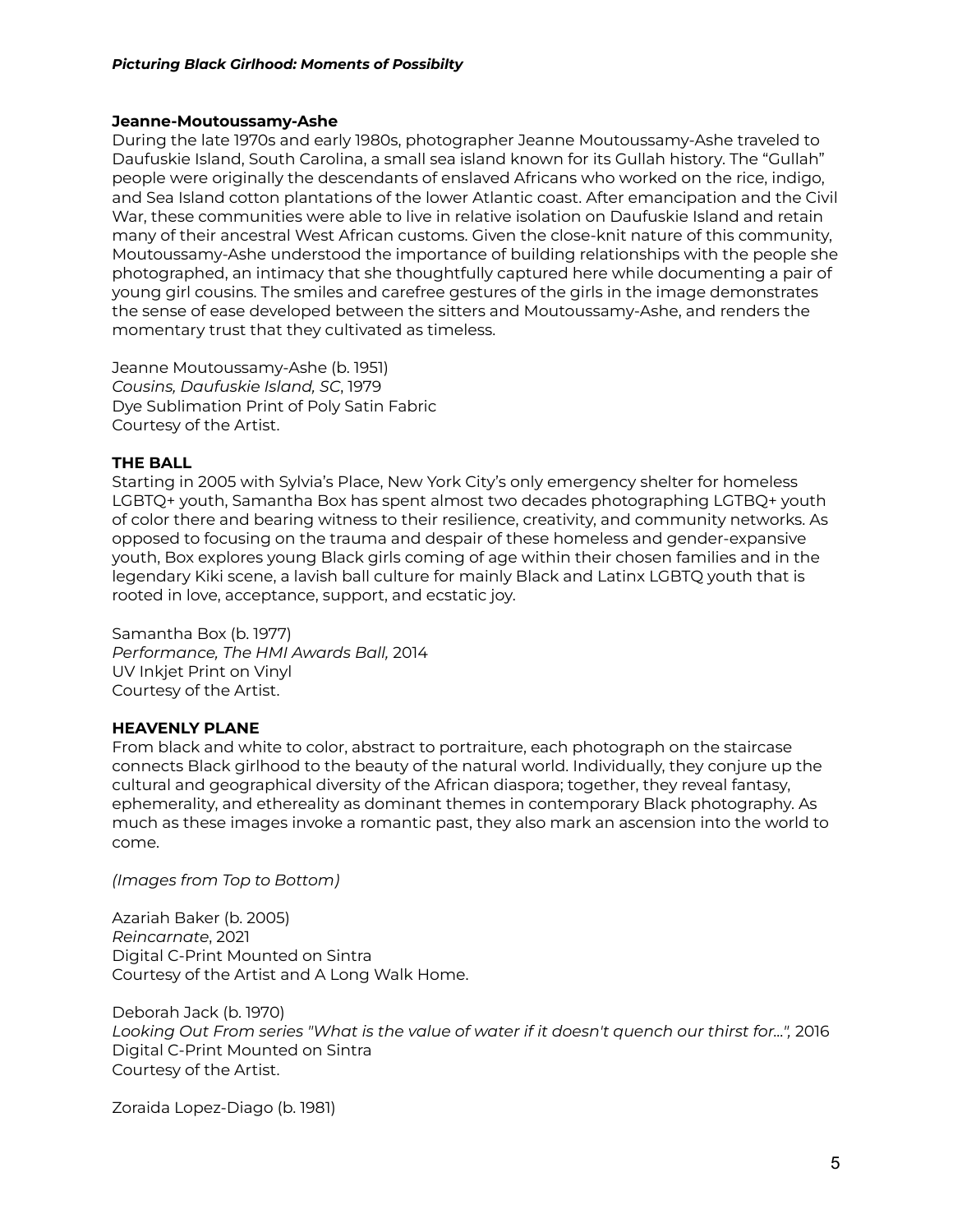*Meadwood I*, 2018 Digital C-Print Mounted on Sintra Courtesy of the Artist.

Cyrah Joseph (b. 2005) *Connected*, 2020 Digital C-Print Mounted on Sintra Courtesy of the Artist.

Zainab Floyd (b. 1997) *Flowers in Mount Vernon*, 2016 Digital C-Print Mounted on Sintra Courtesy of the Artist.

Zainab Floyd (b. 1997) *Flowers in Mount Vernon*, 2016 Digital C-Print Mounted on Sintra Courtesy of the Artist.

Zainab Floyd (b. 1997) *Flowers in Mount Vernon*, 2016 Digital C-Print Mounted on Sintra Courtesy of the Artist.

Zainab Floyd (b. 1997) *She is a friend of mine. She carry me.*, 2020 Digital C-Print Mounted on Sintra Courtesy of the Artist.

Samantha Box (b. 1977) *Isyss, at Sylvia's Place, soon after she arrived in New York City,* 2006 Digital C-Print Mounted on Sintra Courtesy of the Artist.

Nona Faustine (b. 1977) *Arbores autumnales puella*, 2016 Digital C-Print Mounted on Sintra Courtesy of the Artist.

Zoraida Lopez-Diago (b. 1981) *Meadwood II,* 2018 Digital C-Print Mounted on Sintra Courtesy of the Artist.

### **COMING OF AGE + BLACK UTOPIA**

Floor 3

### **THE BOX GALLERY**

#### **Black Utopia**

Creating idyllic spaces and Black utopias that are free of racial violence have long been a source of African American artistic innovation and racial justice movements. In Nydia Blas's photograph, "Group #2" from the series "The Girls Who Spun Gold, the tableau of the four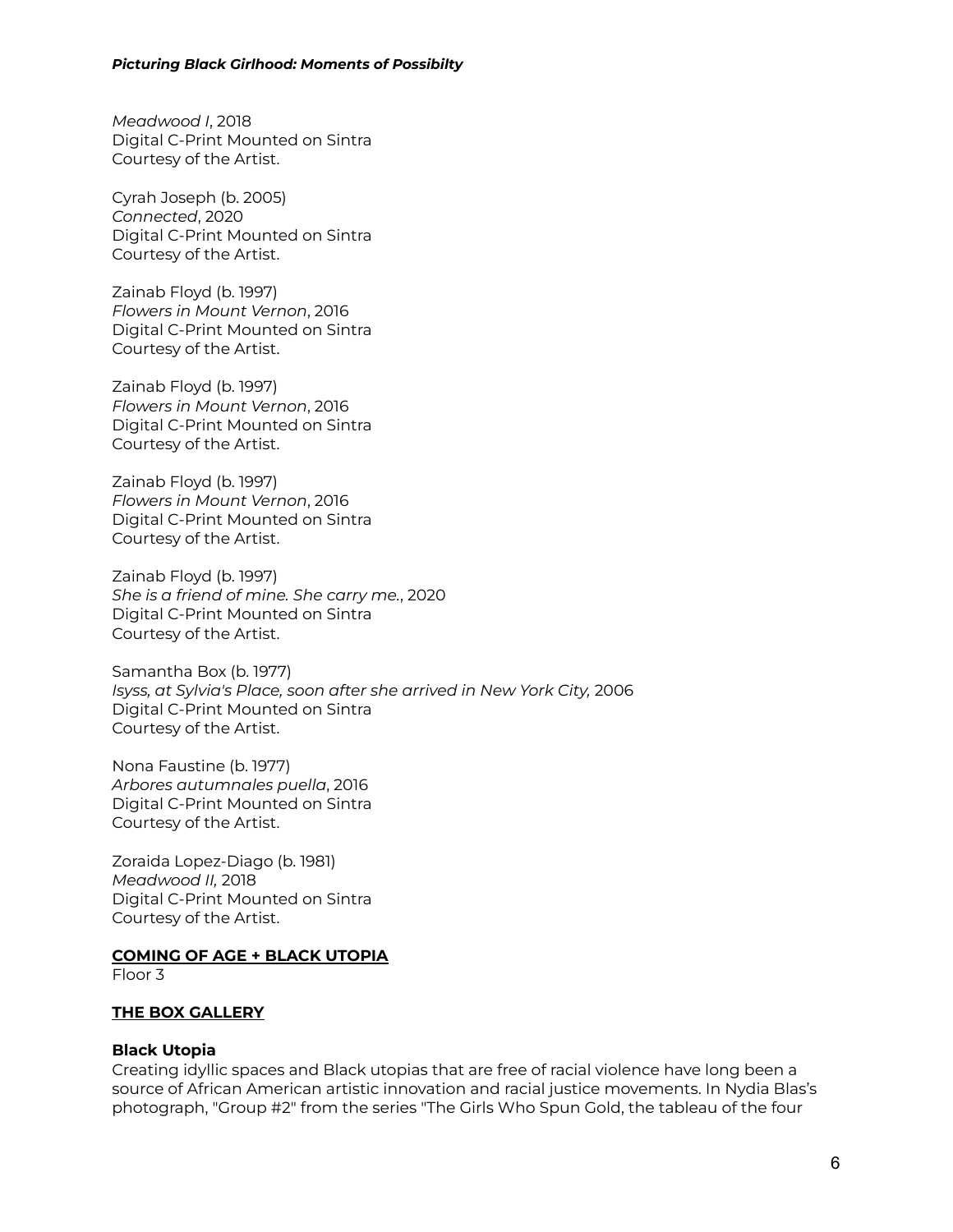young women and a baby at play emphasizes the ordinary and the dignity of the everyday. By showing Black girls in bliss together, these tender moments of respite and release represent Black freedom in its purest form. Alongside the complex tapestry of Kim Hill's sculptural chair, "The Colored Chair," Blas challenges the viewer to seek solace in this sacred space, a world in which Black girls not only care for each other but can determine their own fortunes and fates.

In this space, we invite you to sit down and take a moment to focus on yourself, relax, and reset.

Scan to enjoy the playlist created by the artists in the [exhibition.](https://open.spotify.com/playlist/5KiZMHw5Iueddp7KNHjDNk?si=eToi3APHSyWY88Xb5znR_Q) QR [code](https://drive.google.com/file/d/1u1nGoER06gfwajENRmDo1Uzuw42aUjLp/view?usp=sharing)

Nydia Blas (b. 1981) *Group #2 From the Series "The Girls Who Spun Gold"*, 2016 UV Inkjet Print on Vinyl Courtesy of the Artist.

Kim Hill (b. 1970) *The Colored Section*, 2022 Macrame, metal, plastic & spray paint Courtesy of the Artist.

Brooklyn Starks (b. 2005) *Untitled, Self-Portrait,* 2019 Digital C-Print Mounted on Sintra Courtesy of the Artist and A Long Walk Home.

Shukurah Floyd (b. 2006) *Unbound,* 2021 UV Inkjet Print on Vinyl Courtesy of the Artist and A Long Walk Home.

Carrie Mae Weems (b. 1953) *May Days Long Forgotten*, 2003-2004 Video Installation Running time 7 minutes and 50 seconds Courtesy of the Artist and Jack Shainman Gallery, New York.

### **WINDOW GALLERY**

#### **Adrienne Wheeler**

The final garment in the window gallery is a dress sewn by Elizabeth Wheeler in 1942 for her eighth-grade graduation. Through her multi-generational artistic practice, mixed-media Newark-based artist Adrienne Wheeler engages with her mother's dress and the portrait of her mother's graduation to explore the making of memory and creation of sacred spaces, as seen in Wheeler's video "White Dress Narratives."

Adrienne Wheeler (b. 1957) *White Dress Narratives*, 2022 Single Channel Digital Film, 1 minute and 10 seconds Courtesy of the Artist.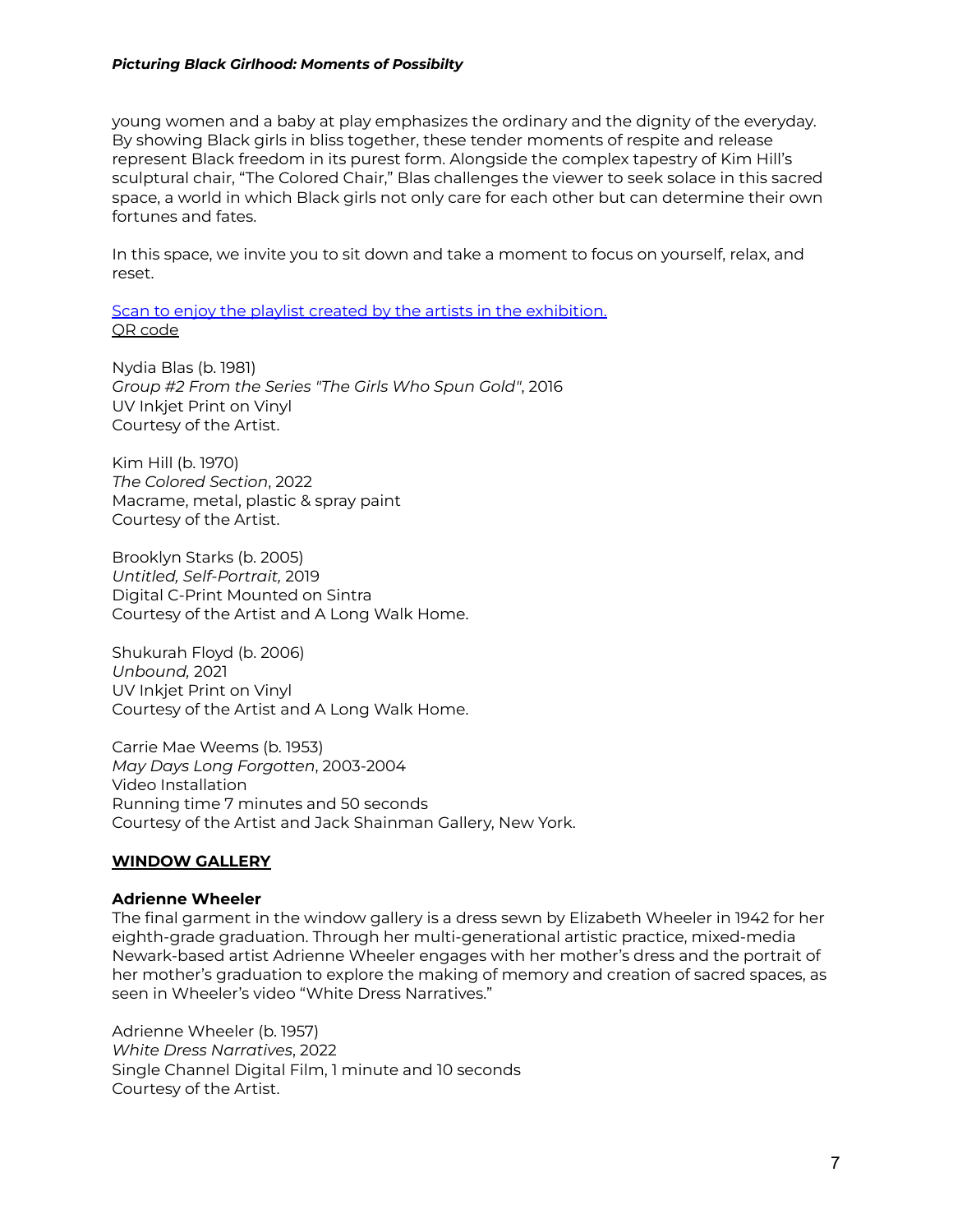Elizabeth Moore Wheeler (b. 1928) Photographer Unknown *Graduation Day, Morton Street Elementary School* 1942 UV Inkjet Print on Vinyl Courtesy of the Artist.

Savanah Juste (b. 2008) *Pandemic Scrapbook*, 2020 Digital C-Print Mounted on Sintra Courtesy of Bronx Documentary Center.

#### **The Ceremony**

With couture garments drawn primarily from Black coming-of-age traditions, the window gallery traces pivotal moments of Black girls transitioning to adolescence or adulthood. Including a prom suit, a debutante dress, a Quinceañera gown, Miss Newark USA's beauty pageant evening wear, and a dress from a Kiki Ballroom competition (whose red stain is a stark reminder of the violence targeted at Black trans girls), these couture garments, paired with their elaborate accessories, exemplify the dreams, hopes, magnificence, and gender fluidity of Black girlhood.

*(Images from Left to Right)*

Elizabeth Moore Wheeler (b. 1928) *8th Grade Graduation Dress, Newark, NJ*, 1942 Cotton Swiss Dot and Lace Courtesy of the Artist.

Seyenah Lopez (b. 2000) *Quinceanera Dress and Crown, Hartford, CT*, 2015 Courtesy of the Artist.

Mya Mirari (b. 1998) *Ballroom Dress and Trophy*, *New York, NY*, 2021 Courtesy of Mel Taylor, Iconick, The Collection of The Iconic House of Juicy Couture.

Monfia Wright-Brown (b. 1999) *Prom Suit, Shoes, Cross Necklace and Gold Chain*, *Chicago, IL*, 2019 Courtesy of the Artist and A Long Walk Home.

Chloe Mason (b. 2003) *Debutante Cotillion Dress, White Satin Gloves, Souvenir Journal, Sash Crown, and Pearl Necklace, South Orange, NJ*, 2019 Courtesy of Carolyn "Cookie" Mason and Mark Mason, Sr.

Saddiyah Shakoor *Evening Gown, Sash, Crown, Newark, NJ*, 2020 Fabric, Rhinestones, and Metal Courtesy of the Artist, Alicia Blanks, and Miss Newark USA.

Denise Brown *Evening Gown, Sash, Crown, Newark, NJ,* 2019 Jersey Knit Gown with Beaded Bodice, Rhinestones, and Metal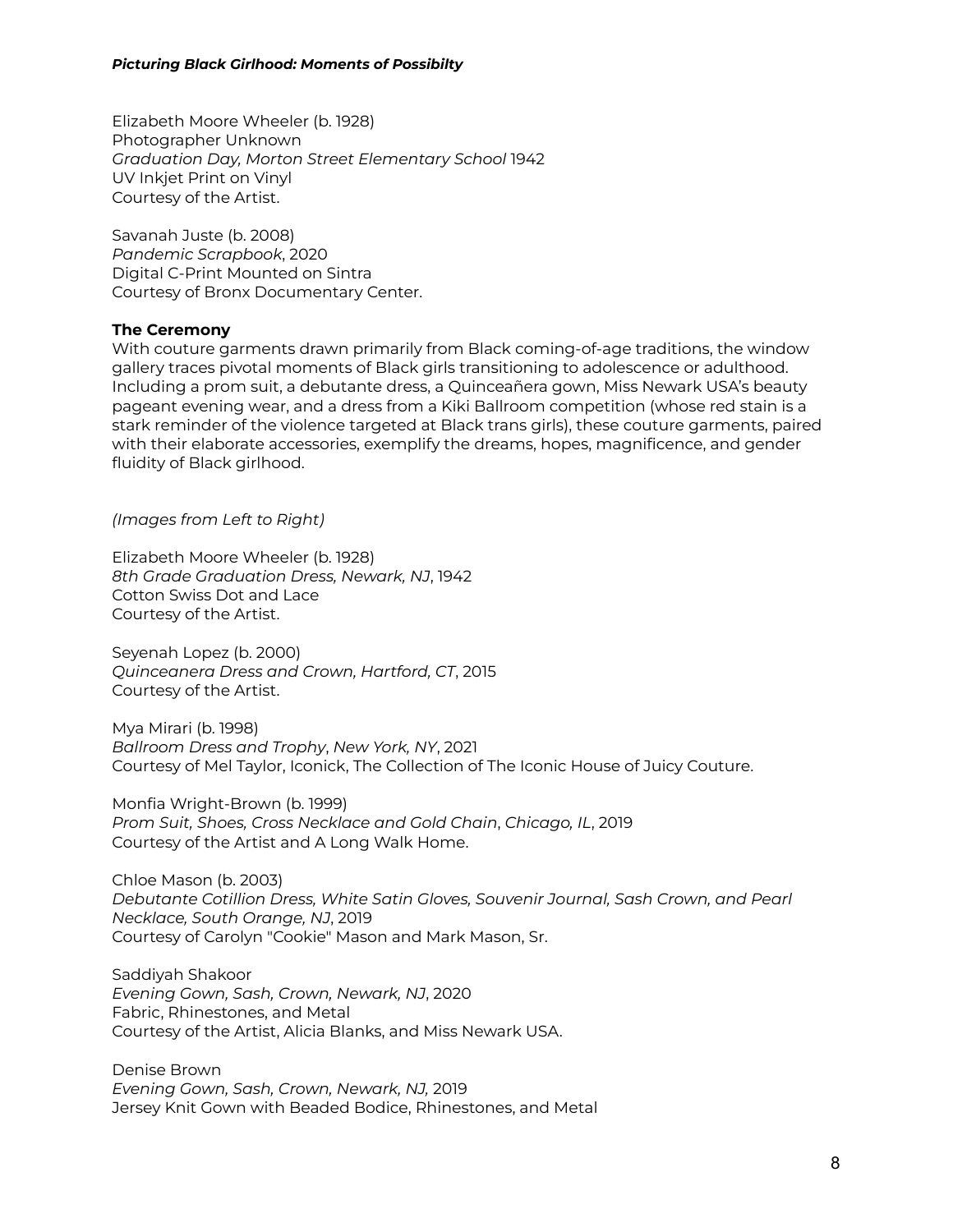Courtesy of the Artist, Alicia Blanks, and Miss Newark USA.

Lisa "Majiq" Farrar-Medina (b. 1991) The Scholar, 2021 Digital C-Print Mounted on Sintra Courtesy of the Artist, Alicia Blanks, and Miss Newark USA.

Lisa "Majiq" Farrar-Medina (b. 1991) Descendants, 2021 Digital C-Print Mounted on Sintra Courtesy of the Artist, Alicia Blanks, and Miss Newark USA.

Lisa "Majiq" Farrar-Medina (b. 1991) Small Girl, Big World, 2021 Digital C-Print Mounted on Sintra Courtesy of the Artist, Alicia Blanks, and Miss Newark USA.

Lisa "Majiq" Farrar-Medina (b. 1991) The Dream Chaser, 2021 Digital C-Print Mounted on Sintra Courtesy of the Artist, Alicia Blanks, and Miss Newark USA.

Jamaica Gilmer (b. 1981) *We Are the Aperture,* 2018 UV Inkjet Print on Vinyl Courtesy of The Beautiful Project.

### **PAUL ROBESON GALLERY**

#### **The Generations**

*Picturing Black Girlhood* signature images, Doris Derby's "Rural Family Girlhood, Mileston, Mississippi'' and Ángelina Cofer's "Nineteen, Chicago," were taken by artists more than fifty years apart, by Derby, a Civil Rights activist, Cofer, a Black Lives Matter and Me Too movement leader. While both of these images are invitations into the interior lives of Black girls, their points of divergence are also important. The distinctions from subject to self-portrait, rural to urban, and black and white to color do not undermine their shared themes of visibility and intimacy but they also enable us to see the differences when the Black girl's gaze is captured versus self-created.

Ángelina Cofer (b. 2002) *Nineteen*, 2021 Digital C-Print Mounted on Sintra Courtesy of the Artist and A Long Walk Home.

Doris Derby (b. 1939) *Rural Family Girlhood, Mileston, Mississippi,* 1968 Archival Pigment Print Courtesy of the Artist.

Jeanne Moutoussamy-Ashe (b. 1951) *Girl in Screen Door, Edisto Island, SC,* 1977 Dye Sublimation Print of Poly Satin Fabric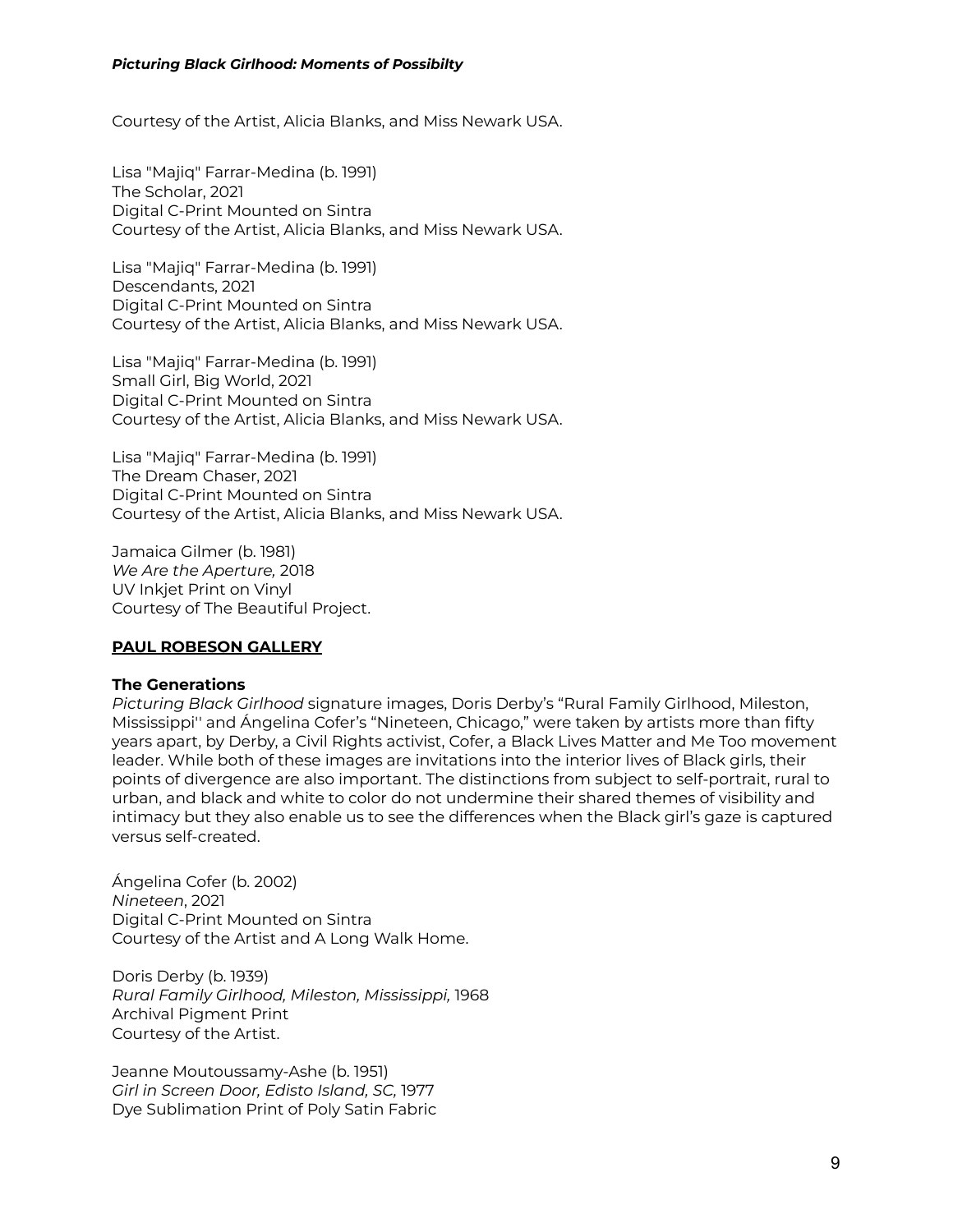Courtesy of the Artist.

Jeanne Moutoussamy-Ashe (b. 1951) *Braiding Hair, Daufuskie Island, SC,* 1979 Dye Sublimation Print on Poly Satin Fabric Courtesy of the Artist.

Jeanne Moutoussamy-Ashe (b. 1951) *A Little girl escorts her sister down the road, Edisto Island, SC*, 1977 Dye Sublimation Print on Poly Satin Fabric Courtesy of the Artist.

### **The Gaze**

In her triptych, "Pecola's Blues," Adama Delphine Fawundu recalls the shy 11-year-old Black girl who is taunted for her dark skin, sexually victimized by her father, and tragically longs for blue eyes in Toni Morrison's 1970 debut novel, "The Bluest Eye." Through these theatrical self-portraits, Fawundu examines how Black girls live under constant racial and sexual surveillance, while often internalizing the oppressive gaze of others at the expense of their own self-worth.

Lorraine O'Grady, on the other hand, recenters the gaze of Black girls in her landmark series from 1983, "Art Is. . .". For her performance piece, O'Grady hired a float and a crew of performers to ride on it, each carrying an empty gilded picture frame, to shouts of "Frame me, make me art!" and "That's right, that's what art is, We're the art!" on Adam Clayton Powell Boulevard in Harlem. Inviting everyone, especially Black girls, to consider themselves to art, O'Grady had to kneel or stand at eye level with these children to capture their attention, a gesture that equalizes their gazes, while ensuring that Black girls are seen, valued, and ultimately elevated.

*(Images from Left to Right)*

Adama Delphine Fawundu (b. 1971) *Pecola's Blues*, 2012 Archival Pigment on Cotton Photo Rag Paper Courtesy of the Artist.

Adama Delphine Fawundu (b. 1971) *Pecola's Blues*, 2012 Archival Pigment on Cotton Photo Rag Paper Courtesy of the Artist.

Adama Delphine Fawundu (b. 1971) *Pecola's Blues,* 2012 Archival Pigment on Cotton Photo Rag Paper Courtesy of the Artist.

Lorraine O'Grady (b. 1934) *Art Is. . . (Man with Rings and Child)*, 1983/2009 C-Print in 40 parts Courtesy of the Artist and Alexander Gray Associates, New York

Lorraine O'Grady (b. 1934) *Art Is. . . (Girlfriends Times Two)*, 1983/2009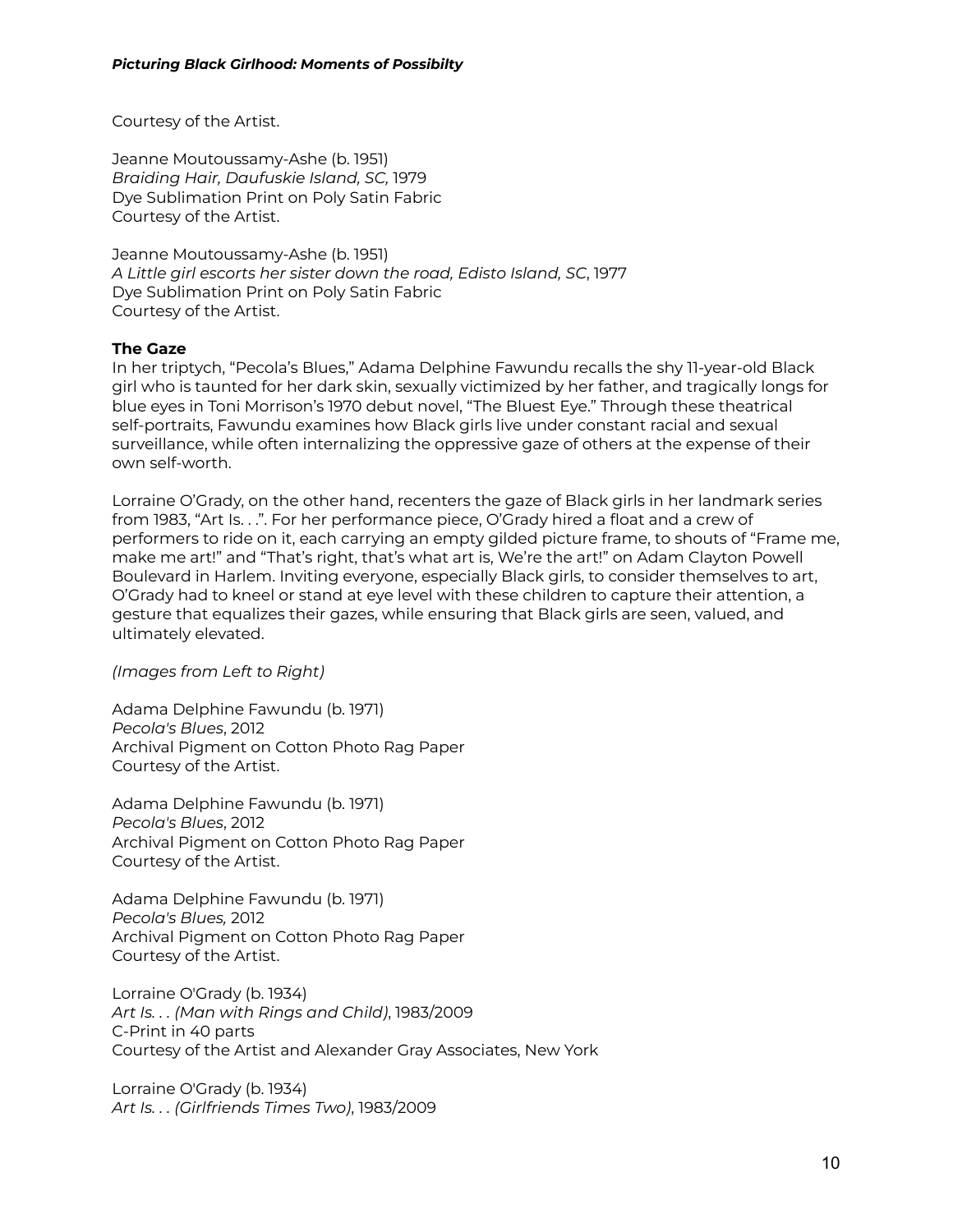C-Print in 40 parts Courtesy of the Artist, and Alexander Gray Associates, New York

### **Black Royalty**

Black royalty invokes magic, power, and the otherworldly. It differs from the more commodifying and harmful effects of traditional princess culture by reifying Black girls rather than infantilizing them. Whereas pink connotes a hyper-femininity and cutesieness associated with princesses; other colors, blues, brown, orange, and black invoke royalty here. Likewise, Tawny Chatmon's gilded images are reminiscent of works by Austrian painter, Gustav Klimt, and reaffirm the splendor and grandeur of Black girls. Invoking mythology and refusing pathology, these images elevate Black girls and our perceptions of them to their rightful place.

*(Images from Right to Left)*

Scheherazade Tillet (b. 1978) *Ángelina, Butterflies For Ma'Khia, from the series "The Black Girlhood Altar"*, 2021 Digital C-Print Mounted on Sintra Courtesy of the Artist.

Scheherazade Tillet (b. 1978) *Azariah and Camille, Madonna and Child, from the series "The Black Girlhood Altar"*, 2021 Digital C-Print Mounted on Sintra Courtesy of the Artist.

Scheherazade Tillet (b. 1978) *Jada, Temple Basket with Tobacco and Flowers, from the series "The Black Girlhood Altar"*, 2021 Digital C-Print Mounted on Sintra Courtesy of the Artist.

Jada Thompson (b. 2003) *Beautiful Black Queen*, 2018 Digital C-Print Mounted on Sintra Courtesy of the Artist and A Long Walk Home.

Nydia Blas (b. 1981) *Honey Belly from the series "The Girls Who Spun Gold"*, 2016 UV Inkjet Print on Vinyl Courtesy of the Artist and the Collection of Scheherazade Tillet.

*(Images from Left to Right)*

Tawny Chatmon (b. 1979) *It Was Never Your Burden to Carry*, 2020 24k Gold Leaf, Acrylic on Archival Pigment Courtesy of the Artist, and Galerie Myrtis, Baltimore.

Tawny Chatmon (b. 1979) *Best*, 2020 24k Gold Leaf, Acrylic, Watercolor on Archival Pigment Courtesy of the Artist, The Collection of Zuhairah Washington, and Galerie Myrtis, Baltimore.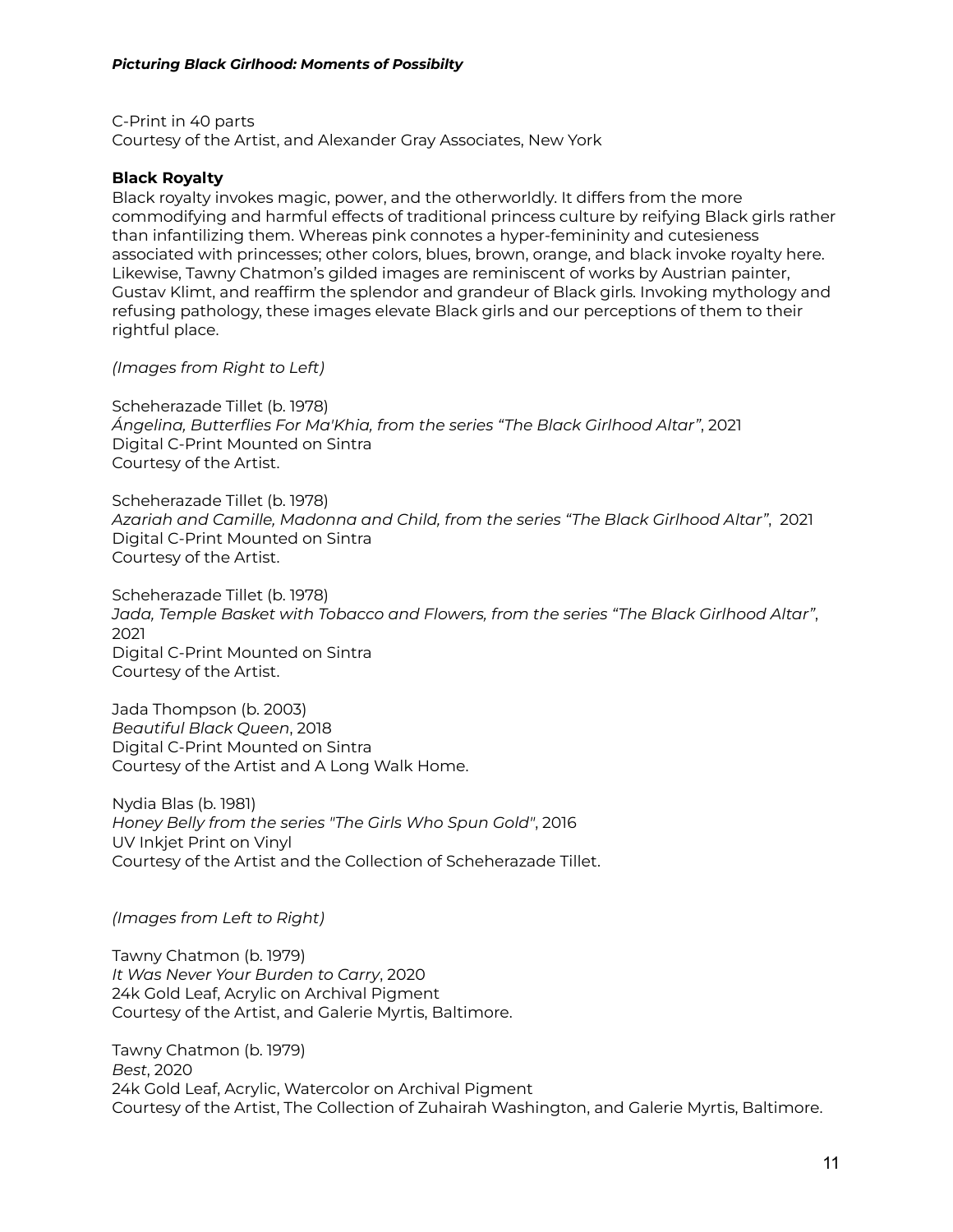Nzingah Oyo (b. 1976) *Lerr (The Light)*, 2020 Digital C-Print Mounted on Sintra Courtesy of the Artist.

Nzingah Oyo (b. 1976) *Weurseuk (Luck)*, 2020 Digital C-Print Mounted on Sintra Courtesy of the Artist.

### **Sara Forbes Bonetta**

Born in 1843 as Aina in Oke-Odan, a Yoruba village in West Africa, Sara Forbes Bonetta was sold into slavery at the age of five, only to be presented as a "diplomatic gift" to Captain Frederick Forbes who brought her to England in 1850 and offered her to Queen Victoria to whom she became a ward and the Queen's goddaughter.

Within a year of each other, both British artist Heather Agyepong's "TOO MANY BLACKAMOORS #3" and New Jersey native Ayana V. Jackson's "S. Bonetta" began to invoke Sarah's legacy as a way of revealing the intertwined histories of imperialism and photography, and the ways these two systems worked together to reproduce stereotypes of Black girls as racial Others. By rediscovering, re-sitting, and reimagining the original portraits made of Bonetta by British photographers in the 1860s, Agyepong, and Jackson release her from the constraints of being property of the Crown, while imbuing her with self-confidence and social autonomy that was denied to her real life.

*(Images from Left to Right)* Ayana V. Jackson (b. 1977) *S. Bonetta*, 2016 Archival Pigment Print on German Etching Paper Courtesy of the Artist and Mariane Ibrahim Gallery, Chicago.

Heather Agyepong (b. 1990) *TOO MANY BLACKAMOORS #3*, 2015 Digital C-Print Mounted on Sintra Courtesy of the Artist.

Heather Agyepong (b. 1990) *TOO MANY BLACKAMOORS #9*, 2015 Digital C-Print Mounted on Sintra Courtesy of the Artist.

Paloma Boyewa-Osbourne (b. 2007) *Self Portrait (Side Profile)*, 2019 Digital C-Print Mounted on Sintra Courtesy of Bronx Documentary Center.

Danielle Nolen (b. 2000) *Silence*, 2021 Digital C-Print Mounted on Sintra Courtesy of the Artist and A Long Walk Home.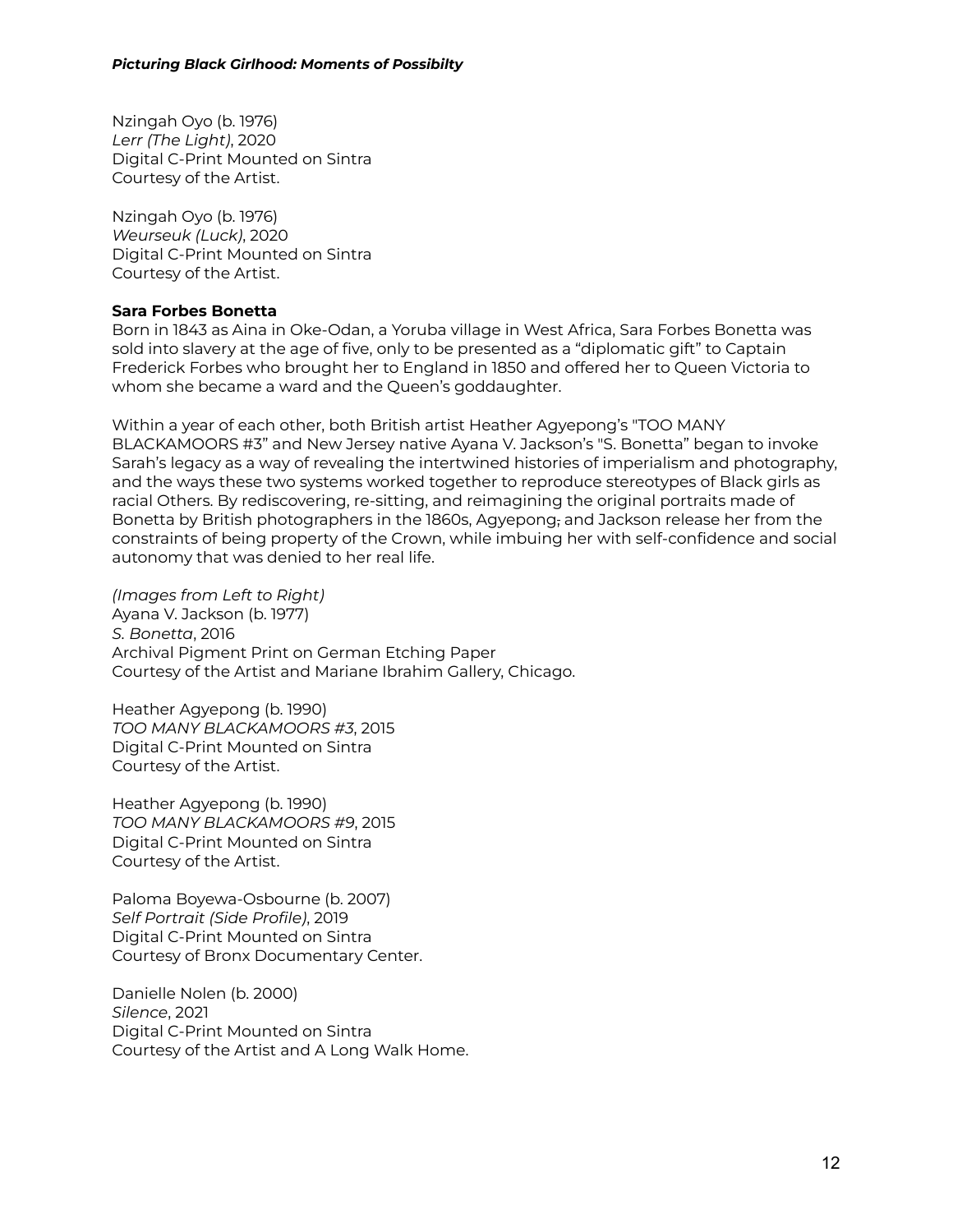#### **Inner Worlds**

The photographs by Nydia Blas and Fabiola Jean-Louis appear tucked away in a corner, separated by gallery wall partitions that recreate the sense of protection and respect that Black girls should have in their everyday lives. These images reveal the inner worlds of Black girls – vulnerable and private spaces to which only they can enter, experience pleasure, and explore their identities on their own terms.

Leslie Hewitt (b. 1977) *Untitled diptych*, 2004 Ink on Paper Courtesy of the Artist and the Collection of Amy Goldrich.

Nydia Blas (b. 1981) *Resana with Mirror from series "The Girls Who Spun Gold"*, 2016 Digital C-Print Mounted on Sintra Courtesy of the Artist.

Fabiola Jean-Louis (b.1978) *Follow the Drinking Gourd*, 2019 Archival Pigment Print Courtesy of the Artist.

Left to Right Qiana Mestrich (b. 1977) *OOAK Vintage Black Francue Doll II*, 2017 Archival Pigment Print on Moab Lasal Exhibition Luster 300 Courtesy of the Artist.

Qiana Mestrich (b. 1977) *Sonneberg Black-Complexioned Bisque Doll by Gebruder Kuhnlenz*, 2017 Archival Pigment Print on Moab Lasal Exhibition Luster 300 Courtesy of the Artist.

Leslie Hewitt (b. 1977) *Untitled diptych*, 2004 Ink on Paper Courtesy of the Artist and the Collection of Amy Goldrich.

### **Icons**

The canonical images of Carrie Mae Weems's "Untitled (Woman and Daughter with Make Up)", LaToya Ruby Frazier's "Grandma Ruby and Me," and Lola Flash's "Tenzin," were selected because of their iconicity in the photography as well as Black feminist cultural studies. By situating these images in active conversation with 8-year-old Seneca Steplight-Tillet's video "Make Up Time," 12-year-old Jadyn Miles's "Two Months After the Worst Day Ever," and 17-year-old Jada Rodriguez's "The Ball Ends at 5 am," a lineage is both acknowledged and interrupted by Black girls artists who are able to assert their own sexual and social agency in portraiture. Side-by-side, these images revel in the full breadth of Black girls and gender-expansive youth, on their own terms, and those of the people they will soon become.

Carrie Mae Weems (b. 1953) *Untitled (Woman and Daughter with Make Up)*, 1990 Silver Gelatin Courtesy of the Artist and Jack Shainman Gallery, New York.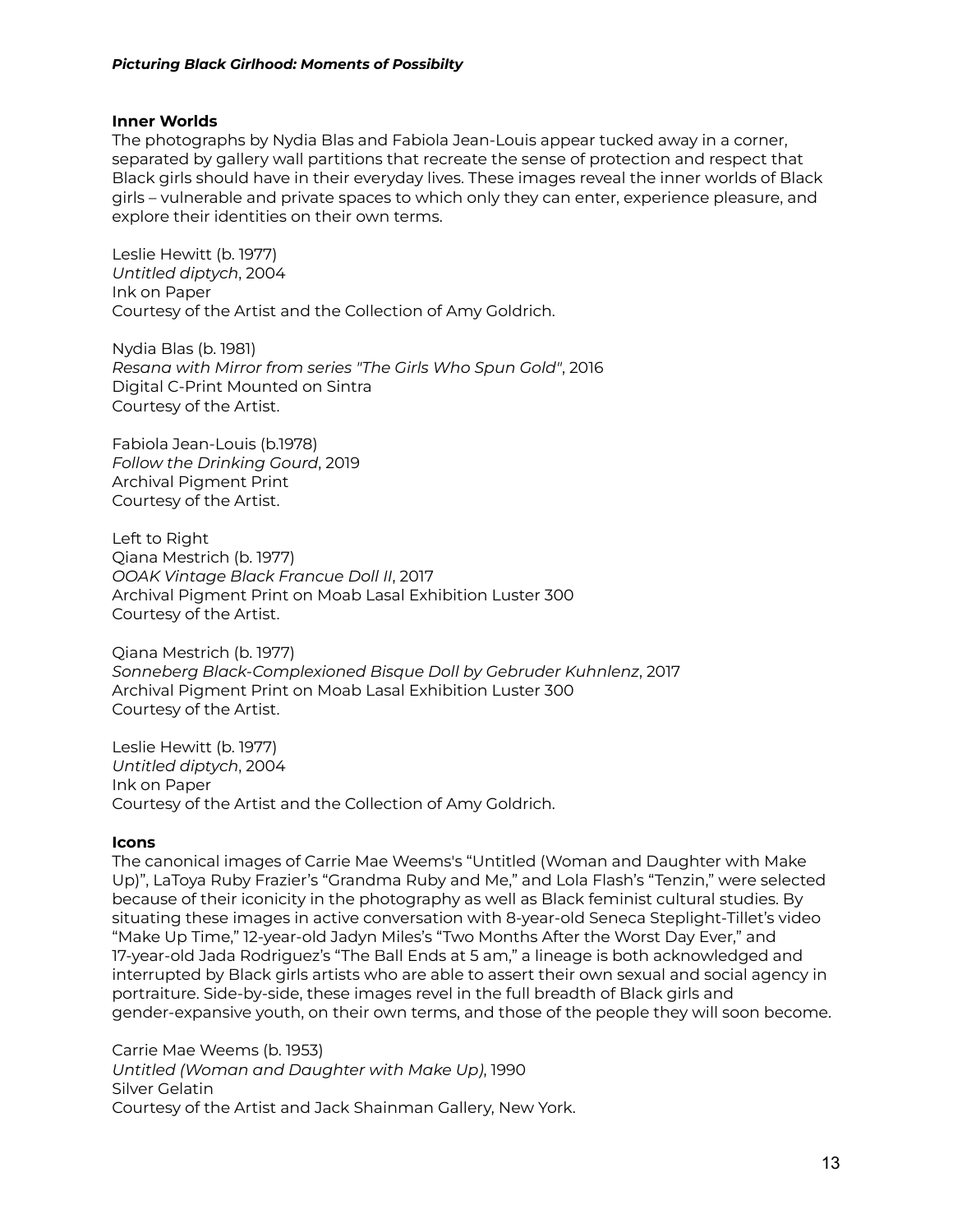Seneca Steplight-Tillet (b. 2012) *Make Up Time*, 2020 Video, 38 seconds Courtesy of the Artist.

Carrie Mae Weems (b. 1953) *Untitled (Woman with Daughter)*, 1990 Silver Gelatin Triptych Courtesy of the Artist and Jack Shainman Gallery, New York.

LaToya Ruby Frazier (b. 1982) *Aunt Midgie and Grandma Ruby*, 2005 Gelatin Silver Print Courtesy of the Artist and Gladstone Gallery, New York.

LaToya Ruby Frazier (b. 1982) *Grandma Ruby and Me*, 2005 Gelatin Silver Print Courtesy of the Artist and Gladstone Gallery, New York.

Jadyn Miles (b. 2004) *Two Months After the Worst Day Ever,* 2016 Digital C-Print Mounted on Sintra Courtesy of the Artist and A Long Walk Home.

LaToya Ruby Frazier (b. 1982) *Self-Portrait (March 10am),* 2009 Gelatin Silver Print Courtesy of the Artist and Gladstone Gallery.

Lola Flash (b. 1959) *Tenzin*, 2008 Digital C-Print Mounted on Sintra Courtesy of the Artist.

Jada Rodriguez (b. 2003) *The Ball Ends at 5pm*, 2003 Digital C-Print Mounted on Sintra Courtesy of the Artist.

### **GRIEF AND LOSS**

Many Black girls live at the intersections of oppression, making them vulnerable to multiple forms of violence and trauma. As a result, too many of them struggle with mental health issues and high rates of depression, all the while grieving in private, and beyond the purview of their families and friends. In other words, the themes of grief, loss, mourning, and death are also an all too common right of passage for Black girls.

Taking on those directly, Sophia Nahli Allison's Oscar nominated short, "A Love Song for Latasha'' is an homage to Latasha Harlins, a 15-year-old African-American girl who was shot to death in a convenience store in South Central, Los Angeles. Allison makes the sensitive choice to not include the footage of Harlins's death taken by the store's camera, which was shown on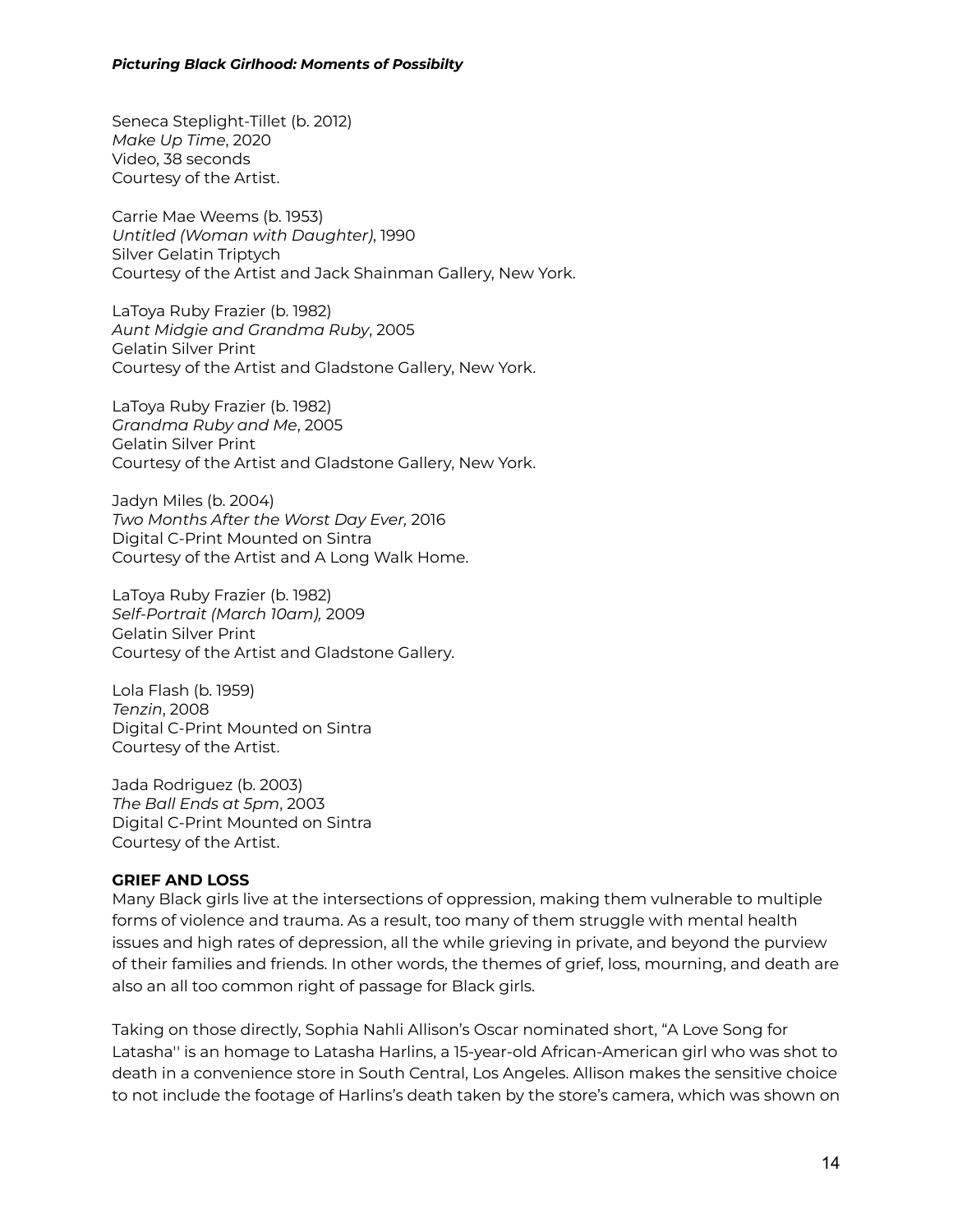national news and was later used in the trial of the woman who shot her. Instead, the film actively memorializes Harlins through the memories of her loved ones, her childhood mementos, and lushly lit re-enactments of her life. In a direct response to Allison's film, Jadyn Miles's photograph "Give Me My Flowers, While I Yet Live" links herself and the many Black girls who continue to see themselves in Latasha Harlins's story 30 years after her death.

## Scan to listen to Jadyn Miles's love song for [Latasha](https://soundcloud.com/user-391524914-85140781/a-love-song-for-latasha?si=51bebe9a7ea54853b0072342f34f2276&utm_source=clipboard&utm_medium=text&utm_campaign=social_sharingfk-8W0dK8ch/view?usp=sharing) Harlins. QR [Code](https://drive.google.com/file/d/1-hqCWEpHi3XLEuIoZvRqVauvOUrpX8lZ/view?usp=sharing)

Sophia Nahli Allison (b. 1987) *A Love Song for Latasha*, 2019 Film, 19 minutes Courtesy of the Artist and Netflix.

Jadyn Miles (b. 2004) *Give Me My Flowers, While I Yet Live, Artwork in Response Sophia Nahli Allison's A Love Song for Latasha*, 2021 Digital C-Print Mounted on Sintra Courtesy of the Artist and A Long Walk Home.

Widline Cadet (b. 1992) *Sé Sou Ou Mwen Mété Espwa m #2 (I Put All My Hopes On You #2)*, 2021 Archival Inkjet Print, Inkjet Print, Artist Frame Courtesy of Private Collection, the Artist, and Deli Gallery, New York.

Isyss Imani Williams (b. 2004) *Warm Spotlight, Artwork in Response Sophia Nahli Allison's Film, A Love Song for Latasha,* 2020 Archival Inkjet Print Courtesy of the Artist and A Long Walk Home.

Deborah Jack (b. 1970) *Little Girl Lost,* 2004. Archival C-Print on fine art paper Courtesy of the Artist.

Dashara McDaniel (b. 2001) *Silent Scream (Self-Portrait)*, 2016 Archival Inkjet Print Courtesy of the Artist and A Long Walk Home.

Azariah Baker (b. 2005) *Circumstance*, 2019 Archival Inkjet Print Courtesy of the Artist and A Long Walk Home.

### **The Wake**

The photographer and activist Jeanne Moutoussamy-Ashe is also the widow of the legendary tennis player Arthur Ashe. Tragically, his mother died when he was only six, leaving him without a single photograph of her. Years later, Moutoussamy-Ashe did not want their daughter to suffer this same fate, and decided to publish a book of photographs that detailed her husband's last year, *Daddy and Me: A Photo Story of Arthur Ashe and His Daughter,*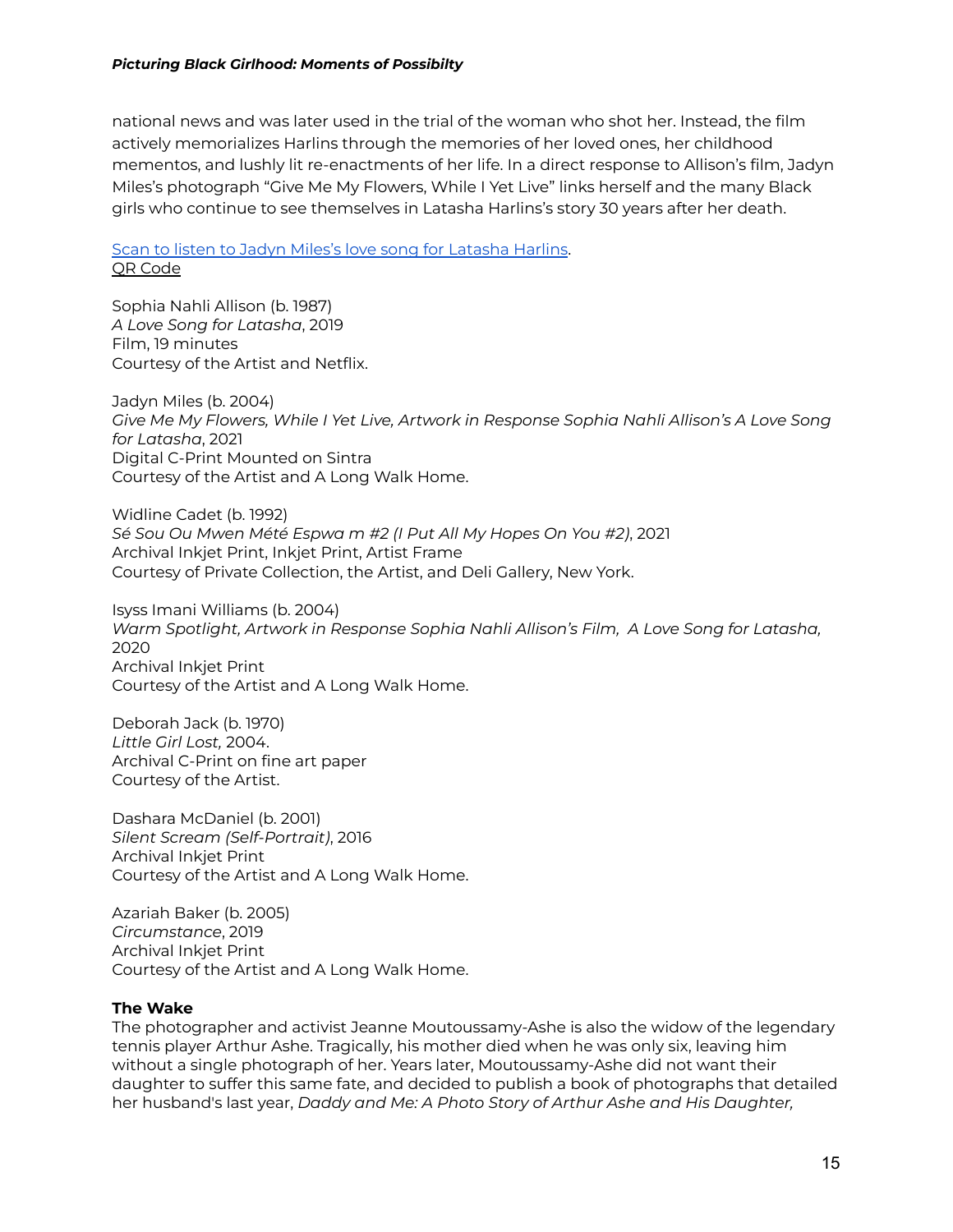*Camera*. Now being shown only for its second time ever, Moutoussamy-Ashe's "Father and Daughter at his wake service (1993)" gives us a rare and private viewing of her six-year-old daughter's innocence and unknown territory of grief during her father's Arthur Ashe's funeral in 1993.

Jeanne Moutoussamy-Ashe (b. 1979) *Father and Daughter at his wake service*, 1993 Archival Pigment Print Courtesy of the Artist.

### **Protest**

From the Civil Rights Movement to Black Lives Matter, Black girls have been on the frontlines of protests for social change, and powerful organizers in the movements, often recruiting boys, other girls, their parents, and ultimately their community into the movement. By centering Deborah Roberts's "Rosa Series," there is an intentional collapsing of time; Black freedom movements are not cast in a chronological order but as a cyclical and continuous forms of resistance. Doris Derby's intimate but powerful documentation of Black life during the Civil Rights movements is paired with images of Black Lives Matter protests by Sheila Pree Bright and Bronx Documentary Center student Fanta Diop, along with a photograph by Dashara McDaniel, layering history like a collage across three generations of Black girls who are on the frontlines of justice.

*(Images from Left to Right)*

Sheila Pree Bright (b. 1967) *Juneteenth Celebration, Atlanta GA from the Series "#1960Now",* 2020 Archival Inkjet Print Courtesy of the Artist.

Doris Derby (b. 1939) *Children Playing Dress-up, Indianola, Mississippi,* 1968 Archival Pigment Print Courtesy of the Artist.

Doris Derby (b. 1939) *Black-owned grocery store, Sunday, Mileston, Mississippi*, 1968 Archival Pigment Print Courtesy of the Artist.

Fanta Diop (b. 2003) *Black Lives Matter Protests,* 2020 Digital C-Print Mounted on Sintra Courtesy of the Artist and Bronx Documentary Center.

Monfia Wright-Brown (b. 1999) *#SayHerName*, 2016 Digital C-Print Mounted on Sintra Courtesy of the Artist and A Long Walk Home.

Monfia Wright-Brown (b. 1999) *#SayHerName*, 2016 Digital C-Print Mounted on Sintra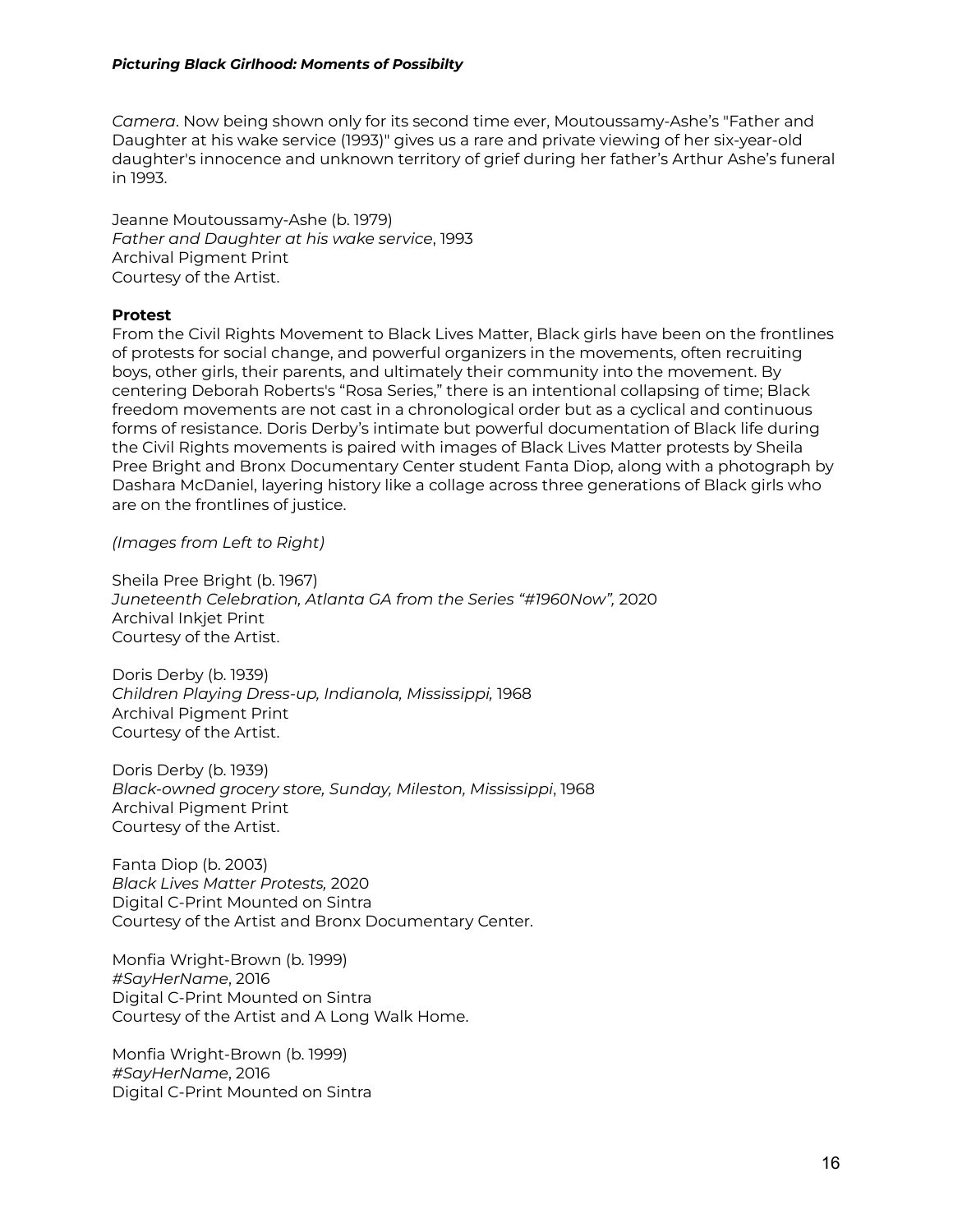Courtesy of the Artist and A Long Walk Home.

Deborah Roberts (b. 1962) *Rosa Series*, 2018 Mixed Media on Paper Courtesy of the Artist and Vielmetter, Los Angeles.

Doris Derby (b. 1939) *Member of the Southern Media Photographing a Young Girl Farish Street, Jackson, Mississippi*, 1968 Archival Pigment Print Courtesy of the Artist.

Fanta Diop (b. 2003) *Black Lives Matter Protests,* 2020 Digital C-Print Mounted on Sintra Courtesy of the Artist and Bronx Documentary Center.

Dashara McDaniel (b. 2001) *#AllBlackLivesMatter,* 2016 Archival Inkjet Print Courtesy of the artist and A Long Walk Home.

Sheila Pree Bright (b. 1967) *The People's Uprising organization voter suppression and unite rally, Atlanta GA from the series "#1960Now",* 2020 Archival Inkjet Print Courtesy of the Artist.

Fanta Diop (b. 2003) *Black Lives Matter Protests*, 2020 Digital C-Print Mounted on Sintra Courtesy of the Artist and Bronx Documentary Center.

Paloma Boyewa-Osbourne (b. 2007) *Pride*, 2020 Digital C-Print Mounted on Sintra Courtesy of Bronx Documentary Center.

Shayane Telsaint (b. 2005) *"Back to the Earth" Image Transfer*, 2018 Digital C-Print Mounted on Sintra Courtesy of the Artist.

Paloma Boyewa-Osbourne (b. 2007) *Pride*, 2020 Digital C-Print Mounted on Sintra Courtesy of Bronx Documentary Center.

LaToya Beecham (b. 2003) *Thicker Than Water*, 2021 Digital C-Print Mounted on Sintra Courtesy of Bronx Documentary Center.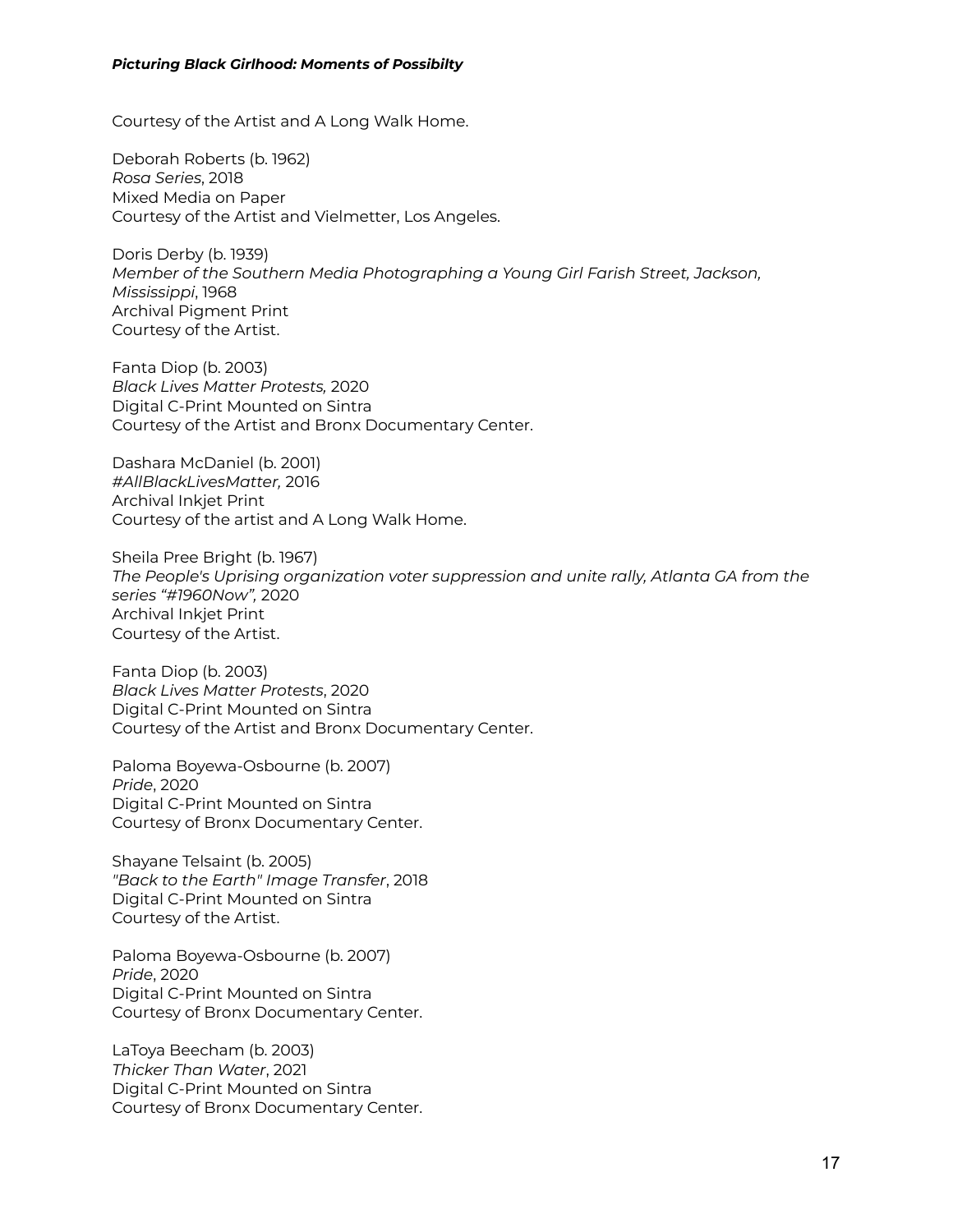Tatiana Coleman (b. 2004) *Shoes*, 2021 Digital C-Print Mounted on Sintra Courtesy of the Artist.

Allison Janae Hamilton (b. 1984) *The Hours*, 2015 Archival Pigment Print Courtesy of the Artist and Marianne Boesky Gallery, New York.

Widline Cadet (b. 1992) *Seremoni Disparisyon #1 (Ritual [Dis]Appearance #1)*, 2019 Archival Inkjet Print Courtesy of the Artist and Deli Gallery, New York.

LaToya Beecham (b. 2003) *Thicker Than Water II,* 2021 Digital C-Print Mounted on Sintra Courtesy of Bronx Documentary Center.

## **Ebony Patterson**

In 2014, Ebony Patterson assembled fifty young people, led by Black girls, to march in the annual carnival on her hometown streets in Kingston, Jamaica. Each young person carried colorful 5-foot tall, ornate coffin-shaped structures, held up by wooden rods that they pulsated to rhythms of the live marching band that accompanied them. Six out of the original fifty coffins that were used for the performance, titled "Invisible Presence: Bling Memories" are present in the exhibition.

Linking the themes of protest and mourning, the performance also fused the working-class funerary aesthetic of bling funerals in Jamaica with the protest traditions of Carnival in Trinidad and Tobago that date back to the late 18th Century. The purpose of Patterson's performance was to protest violence against Black girls, give voice to their plight, and render their invisibility visible. "You may not have noticed me when I was alive," Patterson once recalled hearing a young woman at a popular funeral home in Kingston say. "But you will damn well see me as I leave."

### Ebony Patterson (b. 1981)

*From the Series: Invisible Presence: Bling Memories,* 2014 Fabric, acrylic paint, adhesive, crochet doilies, fabric appliques, fabric flowers, fringe, glitter, pinus palustris, lace, rhinestones, ribbon, tassels Courtesy of the Artist and Monique Meloche Gallery, Chicago.

Ebony Patterson (b. 1981) *From the Series: Invisible Presence: Bling Memories*, 2014 C-Print Courtesy of the Artist and Monique Meloche Gallery, Chicago.

### **CARE + BEAUTY**

(Floor 4 )

**HAIR**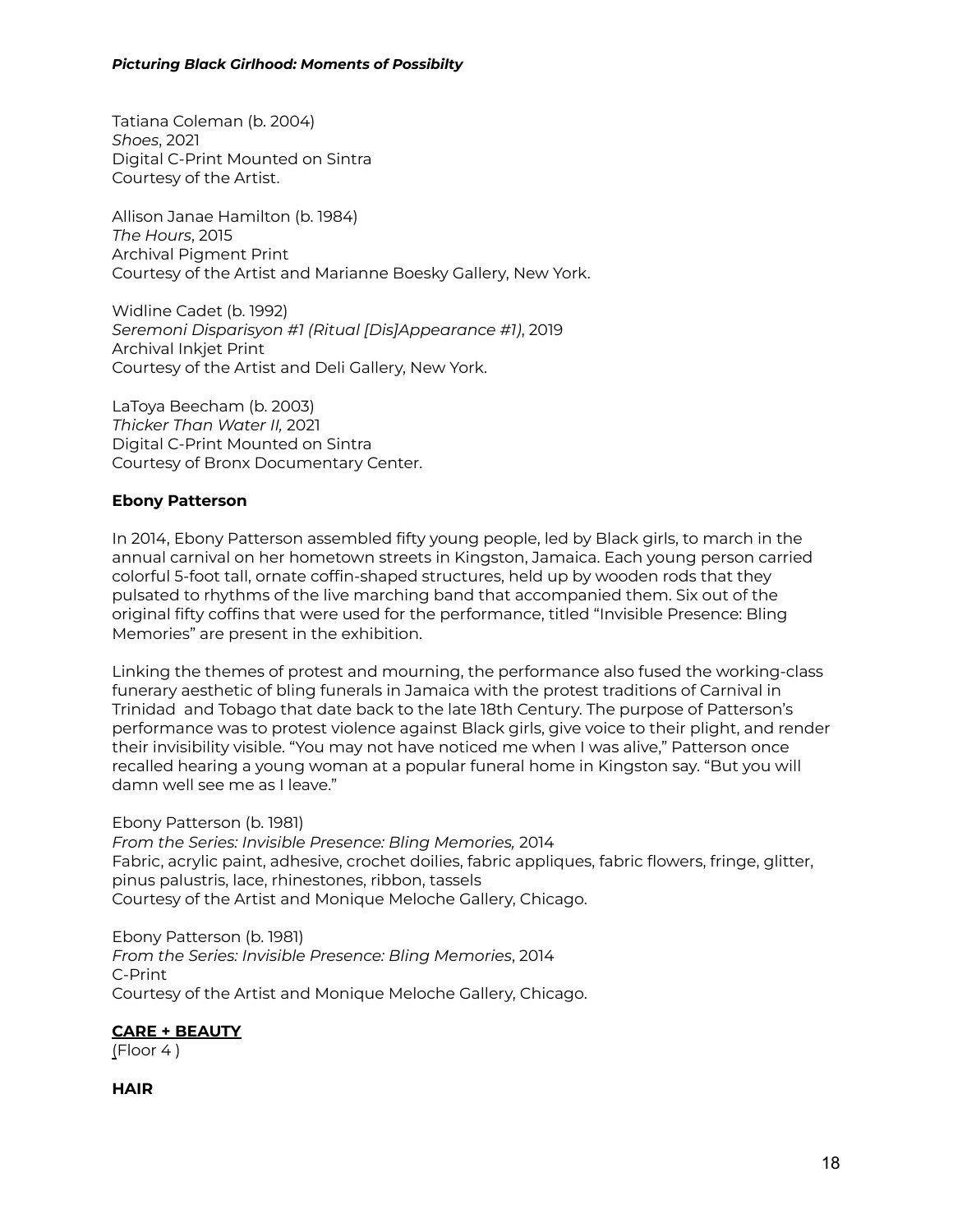The theme of beauty takes on a heightened significance in "Picturing Black Girlhood." Not only is this theme interwoven throughout the show, but it is prominently featured on the top floor to reveal beauty's power as an aesthetic and political category for Black girls. Many of these artists featured here openly reject the exclusion of Black girls from white beauty standards, while others celebrate how Black girls redefine it.

While natural hair has historically been an embattled site for Black girls in the United States and Europe, for over 5,000 years, Black hair has also been a source of creativity, originality, and self-expression. Braiding, in particular, is recognized to be both high art and an everyday hairstyle with Black women and girls transforming their hair into sculptural styles and intricate patterns. Over the years, getting braids—single plaits, cornrows, or any style that weaves together three strands of hair—has become a rite of passage for many Black girls throughout the globe, and demonstrates that our hair is our real crown, a symbol of beauty, strength, and identity that we show to each other and the world. Try making your own braid sculpture now.

Savannah Flowers (b. 2005) *On the Edge, Series I*, 2019 Archival Inkjet Print Courtesy of the Artist and A Long Walk Home.

Savannah Flowers (b. 2005) *On the Edge, Series II*, 2019 Archival Inkjet Print Courtesy of the Artist and A Long Walk Home.

Jada Thompson (b. 2003) *[In]Visible (Self-Portrait)*, 2017 Digital C-Print Mounted on Sintra Courtesy of the Artist and A Long Walk Home.

Nia Brown (b. 1998) *Whipped at the Roots From series "Relax"*, 2015 Gelatin Silver Print Courtesy of the Artist and the Collection of Scheherazade Tillet.

Adama Delphine Fawundu (b. 1971) *Intersections II*, 2018 Archival Pigment on Cotton Photo Rag Paper Courtesy of the Artist.

Nia Brown (b. 1998) *Braids, from Series Relax (Selection)*, 2015 Gelatin Silver Print Courtesy of the Artist and the Collection of Scheherazade Tillet.

Nakeya Brown (b. 1998) *Hot Comb & Mitten*, 2014 Archival Inkjet Print Courtesy of the Artist.

Rashida Bumbray (b. 1978) *Braiding and Singing (a point)*, 2020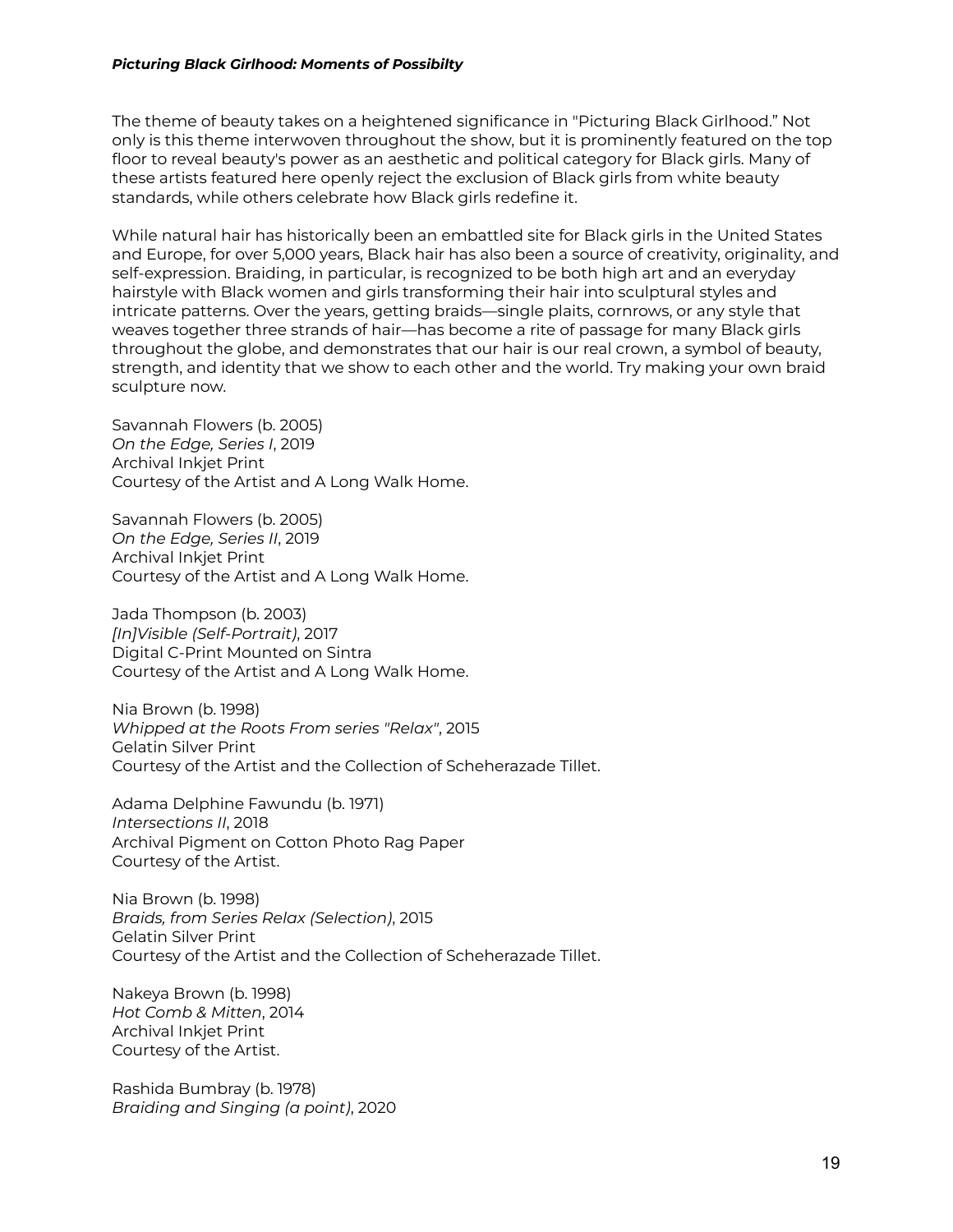Single Channel Digital Film, 6 minutes and 47 seconds Courtesy of the Artist.

Sheila Pree Bright (b. 1967) *Untitled #14 from the series "Plastic Bodies"*, 2003 Archival Inkjet Print Courtesy of the Artist.

Sheila Pree Bright (b. 1967) *Untitled #15 from the series "Plastic Bodies"*, 2003 Archival Inkjet Print Courtesy of the Artist.

Sheila Pree Bright (b. 1967) *Untitled #8 from the series "Plastic Bodies",* 2003 Archival Inkjet Print Courtesy of the Artist.

Sheila Pree Bright (b. 1967) *Untitled #16 from the series "Plastic Bodies"*, 2003 Archival Inkjet Print Courtesy of the Artist.

Location: B. Wall 6 - Single Cara Star Tyner (b. 2007) *"Old Childhood Memories"*, 2021 Digital C-Print Mounted on Sintra Courtesy of Bronx Documentary Center.

Scan to listen to Cara Star Tyner interview her best friend during the [quarantine.](https://soundcloud.com/bronx-documentary-center/savannah-juste-quarantine-interview-with-mom) [QRCODE](https://drive.google.com/file/d/1vtsnXEhcBftVkhiIfQ6cUkOOwIsrzBHE/view?usp=sharing)

### **The Twerk Mirror**

Whether it is in their bathrooms, bedrooms, or watching their own reflections in TikTok videos, Black girls use mirrors to practice Twerk moves as a radical form of self-expression. The term "twerk" comes from the New Orleans' early 90s bounce scene, while the movements themselves are traced to West African ceremony practices. Choreographed or improvised, individually or in a collective, Twerking provides girls with an opportunity to enjoy their bodies, embrace pleasure, and reclaim their sexuality and girlhood.

Scan to listen to the special twerk [playlist](https://open.spotify.com/playlist/5KiZMHw5Iueddp7KNHjDNk?si=eToi3APHSyWY88Xb5znR_Q) and show off your best moves in the mirror. [QRCODE](https://drive.google.com/file/d/1VW2KYZppSe6Yf-Dezff_U-t9M1EBQP1o/view?usp=sharing)

Scheherazade Tillet (b. 1978) Mirror, Mirror, Twerk, 2021 Acrylic Glass Courtesy of the Artist.

#### **Kiri Laurelle Davis**

In 2005, Kiri Davis, a 17-year old girl enrolled in the Reel Works Teen Filmmaking program in Brooklyn, NY, debuted her powerful documentary, "A Girl Like Me." The film went viral, reaching millions of viewers and sparking a larger cultural conversation about the oppressive beauty standards that Black girls must confront everyday.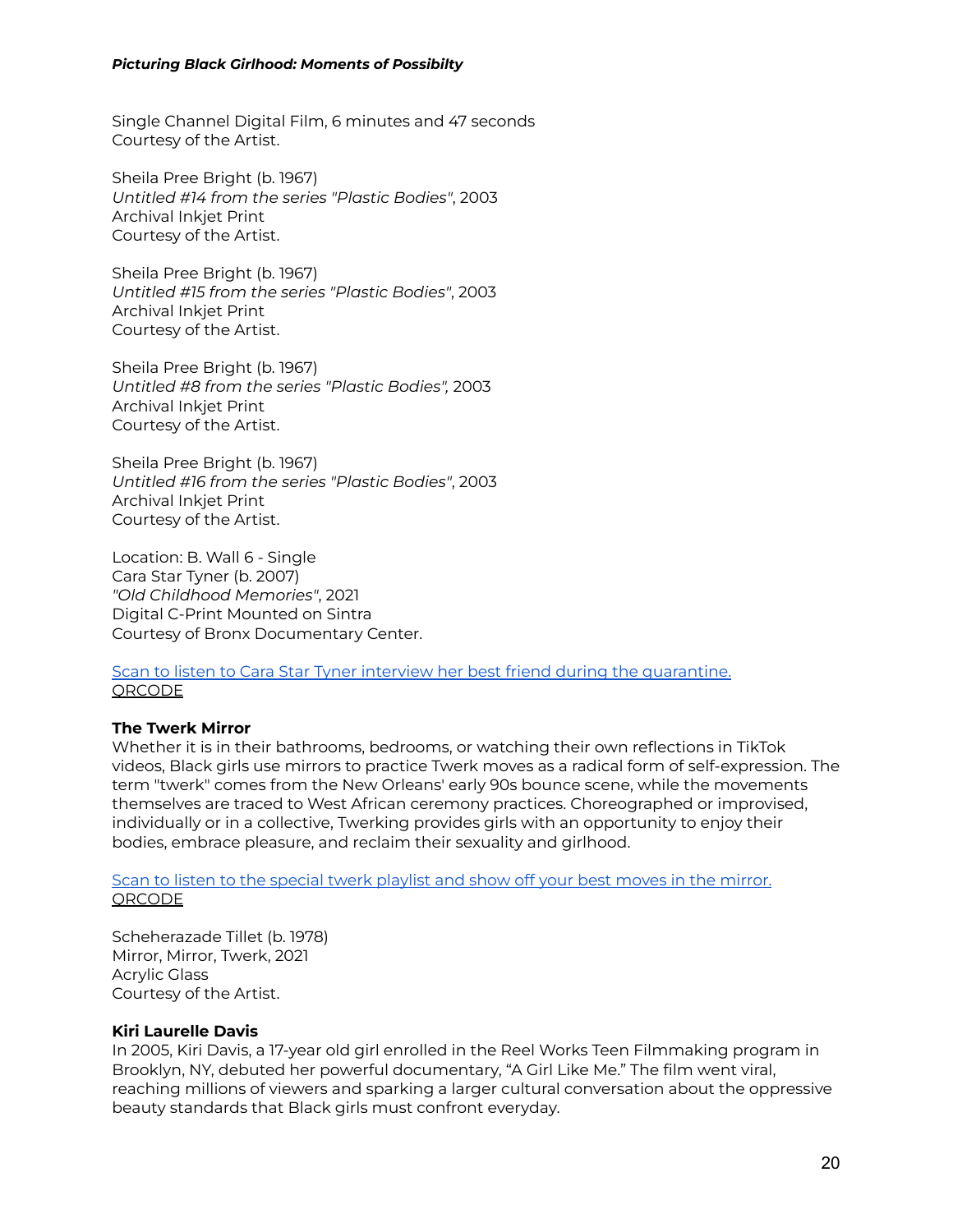In the film, Kiri recreates the famous "doll test" experiment, first conducted by psychologists Kenneth and Mamie Clark in the 1940s in which they asked Black children to choose between identical black and white dolls. In the original experiment, the majority of the children chose the white dolls. When Kiri repeated the experiment over sixty years later, 15 out of 21 children also chose the white dolls over the black, giving similar reasons as the original subjects, associating white with being pretty or good and black with ugly. The sobering results were impossible to deny and then caused the viewer to consider "what really has changed?"

Kiri Laurelle Davis (b.1988) *A Girl Like Me*, 2005 Film, 7 minutes and 16 seconds Courtesy of the Artist.

Ciara Binns (b. 2006) *Self-Portrait, Granville, Jamaica, Inspired by the works of LaToya Ruby Frazier,* 2017 Digital C-Print Mounted on Sintra Courtesy of the Artist, A Long Walk Home, and the Granville Reading and Art Programme.

Amachi Smith-Hill (b. 2003) *Wholeness, Inspired by the work of LaToya Ruby Fraizer,* 2019 Archival Inkjet Print Courtesy of the Artist and A Long Walk Home.

Leila Zachary (b. 2002) *Leila's Photo Sequence Video*, 2019 Film, 14 seconds Courtesy of the Artist and The Art Effect.

Kellie Marty (b. 1998) *Girls Loving Girls*, 2016 Archival Inkjet Print Courtesy of the Artist and the Collection of Scheherazade Tillet.

### **THE BEAUTIFUL PROJECT**

The photographer Jamaica Gilmer, founded The Beautiful Project (now led by Khayla Dean) in 2004, a North Carolina–based collective of Black image-makers using photography, writing, and care to create spaces for Black women and girls. Growing up with a mother of the 1960s who taught her about the relationship between beauty, power, and racial freedom, Gilmer committed herself to amplifying the voices of Black girls and women, encouraging them to shape those conversations about identity, politics, and culture that are often about them but without them present. The Beautiful Project cultivates Black identity, fosters sisterhood, and embraces Black girls within a loving community.

Displaying only a sliver of the work that the collective has created in the last 18 years, taken by Black girls (ages 8 to 15) who are in the program or alumnae of it, as well by their adult mentors, including, Gilmer whose work on the third floor and Arielle Jean Pierre on this floor, the intergenerational dialogues between the photographers is an essential part of their practice and pedagogy. Their vision is for artists who "boldly and unapologetically create images of black girls and women photographers just as they are, daring them and the world that engages them to see the many, varied ways every black girl is, indeed, beautiful."

Arielle Jean Pierre (b. 1990)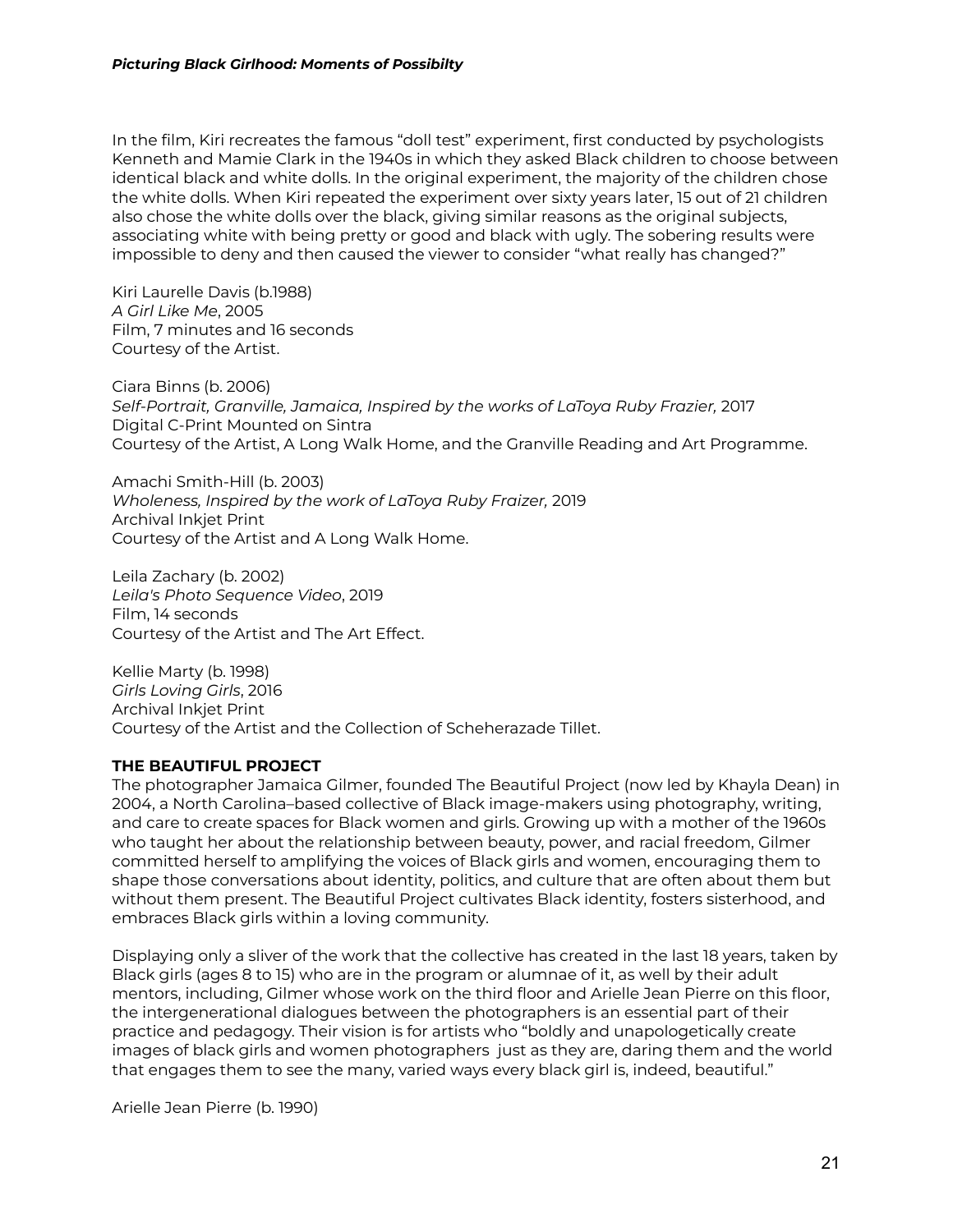Training Day, 2010 Digital C-Print Mounted on Sintra Courtesy of the Artist and The Beautiful Project.

Ahmadie Bowles (b. 2003) *Sibling Bonds II*, 2019 Digital C-Print Mounted on Sintra Courtesy of the Artist and The Beautiful Project.

Ahmadie Bowles (b. 2003) *Sibling Bonds I*, 2019 Digital C-Print Mounted on Sintra Courtesy of the Artist and The Beautiful Project.

AlineSitoe A. Sy (b. 2007) *Self Portrait*, 2019 Digital C-Print Mounted on Sintra Courtesy of the Artist and The Beautiful Project.

Lacquen Tolbert (b. 2008) *Self-Portrait*, 2019 Digital C-Print Mounted on Sintra Courtesy of the Artist and The Beautiful Project.

Ángelina Cofer (b. 2002) *Nineteen*, 2021 Digital C-Print Mounted on Sintra Courtesy of the Artist and A Long Walk Home.

Danielle Nolen (b. 2000) *I choose how I'm portrayed, Inspired by Carrie Mae Weems's "Black Man Holding Watermelon*," 2017 Digital C-Print Mounted on Sintra Courtesy of the Artist and A Long Walk Home.

Kaleica Douglas (b. 2005) Verdant Glow Digital C-Print Mounted on Sintra Courtesy of the Artist and The Art Effect.

Alliyah Allen (b. 1996) *Shaleia from series "Reclaim",* 2018 Digital C-Print Mounted on Sintra Courtesy of the Artist.

Shukurah Floyd (b. 2006) *"I said don't smile mum"*, 2021 Digital C-Print Mounted on Sintra Courtesy of the artist and A Long Walk Home.

Zilah Harris (b. 2000) *Kitchen Table Series, Inspired by work of Carrie Mae Weems*, 2016 Archival Inkjet Print